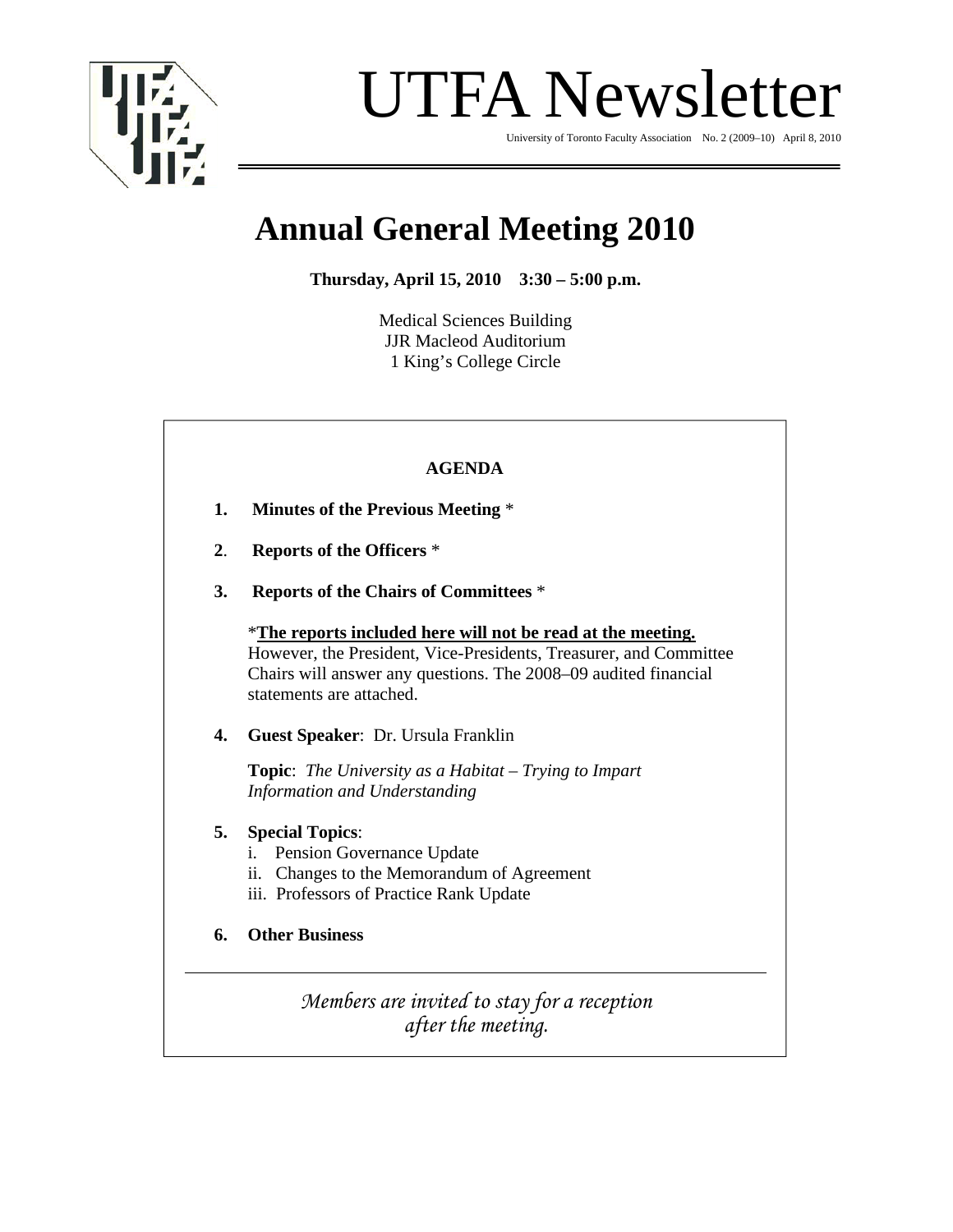# **Inside this issue**

| Minutes of the 2009 Annual General Meeting                                                                                                                                                                                                                                                                                                                     | p. 3                                                                          |
|----------------------------------------------------------------------------------------------------------------------------------------------------------------------------------------------------------------------------------------------------------------------------------------------------------------------------------------------------------------|-------------------------------------------------------------------------------|
| Reports of the Officers and Chairs of Committees                                                                                                                                                                                                                                                                                                               |                                                                               |
| President<br>Vice-President, Salary, Benefits and Pensions<br>Acting Vice-President, Grievances, and Chair, Appointments Committee<br>Vice-President, University and External Affairs<br><b>Treasurer</b><br>Chair of the Equity Committee<br>Chair of the Librarians Committee<br>Chair of the Teaching Stream Committee<br>Chair of the Membership Committee | p. 12<br>p. 15<br>p. 17<br>p. 20<br>p. 21<br>p. 22<br>p. 23<br>p. 23<br>p. 25 |
| <b>Audited Financial Statements</b>                                                                                                                                                                                                                                                                                                                            | p. 27                                                                         |
| <b>Upcoming Events</b>                                                                                                                                                                                                                                                                                                                                         | p. 38                                                                         |

*UTFA Newsletter* is published by: The University of Toronto Faculty Association 720 Spadina Avenue, Suite 419 Toronto ON M5S 2T9 Phone (416) 978-3351 Fax (416) 978-7061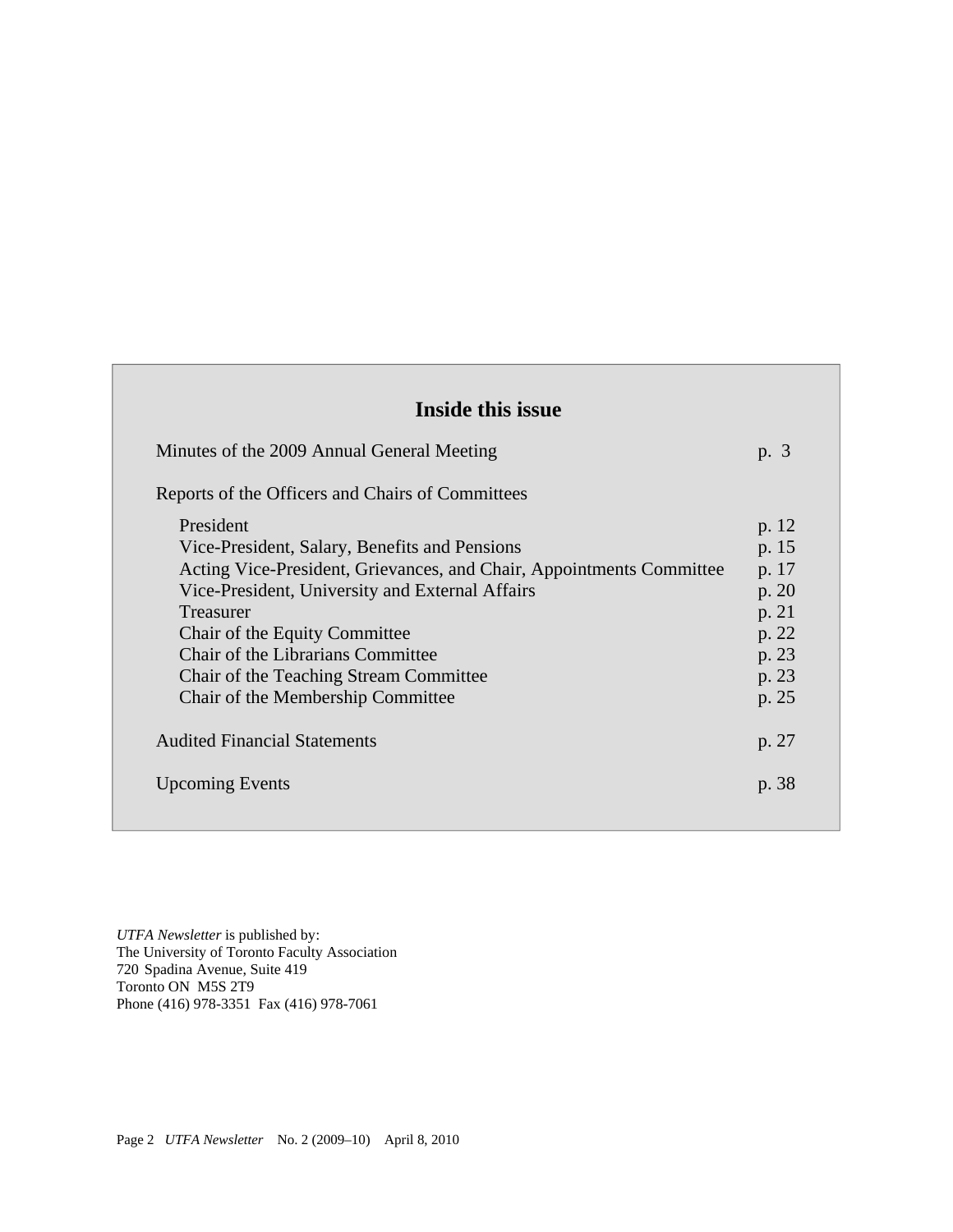# **Minutes of the 2009 Annual General Meeting**

**Tuesday, April 14, 2009 3:30 - 5:00pm** 

Faculty Club - Main Dining Room, 41 Willcocks Street

W. Nelson called the meeting to order at 3:45 p.m. as a quorum had been reached.

1. Minutes of the Previous Meeting

E. Barbeau, seconded by J. Boyle, moved that:

 the minutes of the April 15, 2008 AGM be approved as distributed.

Carried.

2. Reports of the Officers

W. Nelson said that written reports were included in the *Newsletter* and asked the members if they had any questions of the Officers or Chairs.

#### Report of the President

There were no questions.

Report of the Vice-President, Salary, Benefits and Pensions

There were no questions.

#### Report of the Vice-President, Grievances

J. Poë referred to the May 26, 2008, *Report of the Grievance Review Panel in the matter of a Grievance by the U of T Faculty Association against U of T relating to a number of denials of tenure by the President after positive recommendations by tenure committees.* She noted that the GRP recommended in that report that U of T and UTFA work to revise the Appointments Policy. As this report came out in May 2008, she asked when UTFA was going to decipher the agreement and what steps UTFA was taking to work with U of T to make changes to the Appointments Policy.

C. Messenger said that if and when U of T agrees to sit down and discuss the Appointments Policy, and in particular the policy relating to appeals in the Tenure Stream, UTFA will parse the report clause by clause then. She said that the GRP refused to hear our case and the report was rejected on procedural/

jurisdictional grounds as the evidence could not be weighed. It is difficult for UTFA and the University to decide what emphasis to give that advice, which was sometimes contradictory.

Report of the Vice-President, University and External Affairs

There were no questions.

Report of the Treasurer

There were no questions.

3. Reports of the Chairs of Committees

Report of the Chair of the Appointments Committee

There were no questions.

Report of the Chair of the Equity Committee

R. Devakos sent her regrets.

Report of the Chair of the Librarians Committee

There were no questions.

Report of the Chair of the Teaching Stream Committee

There were no questions.

Report of the Chair of the Membership Committee

There were no questions.

- 4. Special Topics
- i. University finances including pension issues *Professor George Luste, UTFA President*

G. Luste thanked the members for attending the meeting. He referred the members to the handouts he provided for his presentation.

G. Luste reviewed the issues as outlined in his distributed notes.

*UTFA Newsletter* No. 2 (2009–10) April 8, 2010 Page 3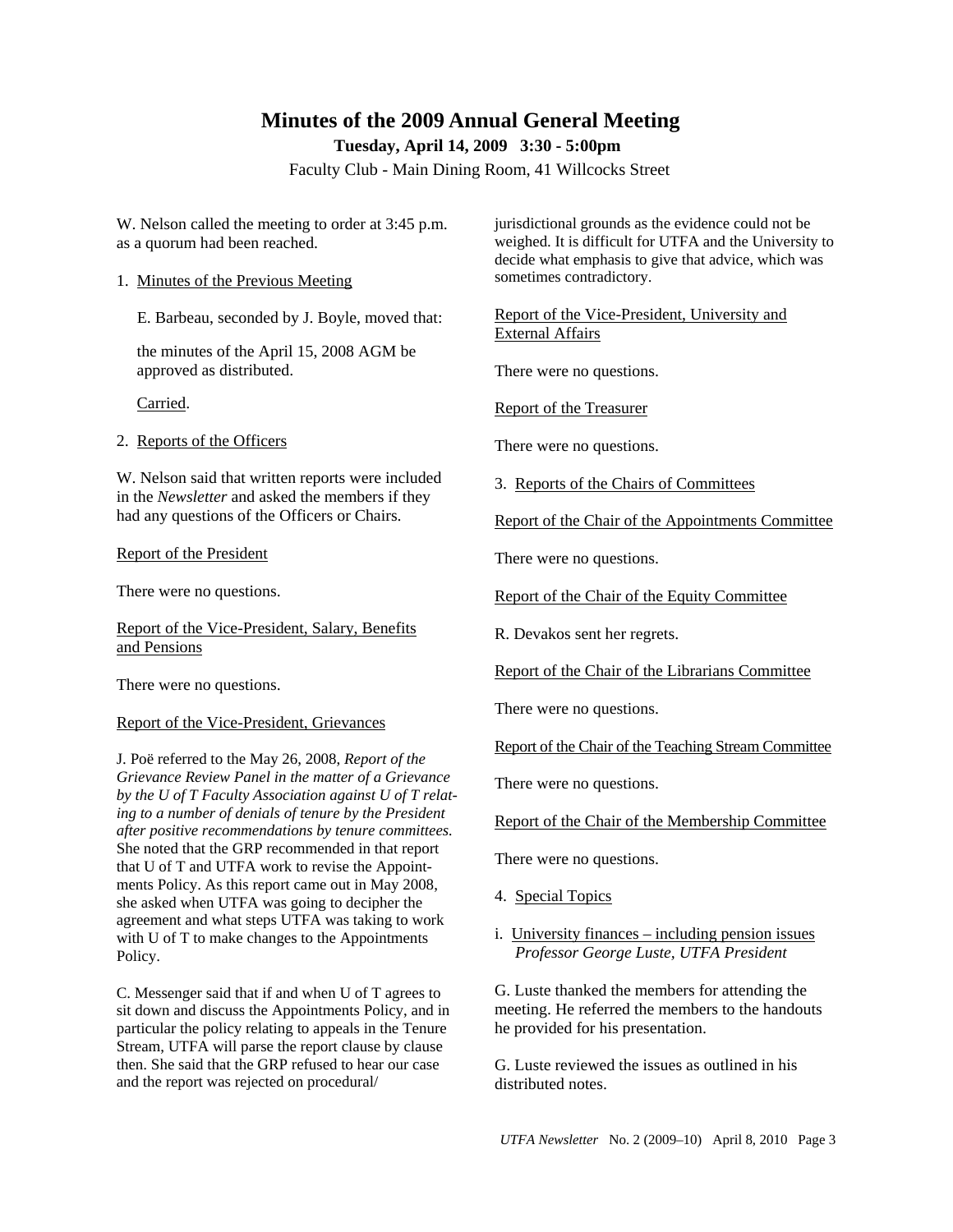## Item A: U of T Budget

Question: What are the major expenditure funds and what are the main sources of income?

G. Luste explained that the budget is broken up into different types of expenses. The largest expense is the operating fund expense, then ancillary operations, capital fund and restricted funds. The operating fund is \$915 million and goes towards salaries and benefits (72%), \$125 million towards scholarships, etc. (10%), and \$236 million for everything else (18%).

The provincial grants that U of T receives have been going down in real purchasing power and this is causing some real problems. Under normal conditions, the endowment funds are 3.6% of the total operating budget but because the budget is so tight this is not the case. To add to the confusion, there are 3 different years referred to in the budget: the budget year, the academic year, and the calendar year.

#### Item B: Budget cross-transfers at U of T

Question: How are the operating funds distributed by academic division, who contributes, and who takes from the University Fund (in the new budget model)?

G. Luste said that each academic division pays 10% into the University Fund, and the money then gets reallocated out of that fund. He called the members' attention to the table on page 3 that comes from the University's budget document. It shows how much a division puts into the fund and how much it takes out. Several divisions appear to be receiving a lot more than what they put into the fund. The figures show that divisions with large numbers of undergraduate students are subsidizing most of the professional faculties, which have fewer undergraduate students. G. Luste said that he commends the administration for this new budget model as it clarifies the system that was already in place.

## Item C: History of BIU Income and Student/Faculty Ratio

Question: How much has the student Basic Income Unit (BIU) decreased (in real terms) and what is the increase in student faculty ratios?

G. Luste said that undergraduate students claim that the student experience at U of T is not very good. U of T does not have the same money to spend on undergraduates as do those universities that do not have any graduate schools. Students who come from small universities with no graduate schools discover that there is not as much money being spent on undergraduate education at the U of T as they were used to.

G. Luste said that if you look at the \$100,000 annual earnings list produced by the Ontario government, the people at U of T who are paid over \$250,000 are from professional schools and senior administrators. The figures show that people in the Faculty of Arts and Science get the least amount of salary per individual, yet subsidize other departments.

The purchasing power per BIU has decreased by 27% since 1991–92 and this has had a major effect on how the university is able to manage. The bottom chart shows a 10-year change in enrolment and faculty counts. These figures come from the U of T Facts and Figures book. The number of undergraduate students has increased 48% and gone from 34,000 to 50,000 over a period of 10 years. The outcome is that U of T took in more for tuition and BIU income. The number of graduate students increased by 50%, from 8,105 to 12,142. This pattern was not reflected in the hiring of faculty and librarians. All full-time faculty and librarians actually decreased by 2% over this time. Figures for stipend teaching were not included in the Facts and Figures book. The ratio of all students to tenure stream faculty has increased by 22% and the ratio of all students to all faculty and librarians has increased by 51%.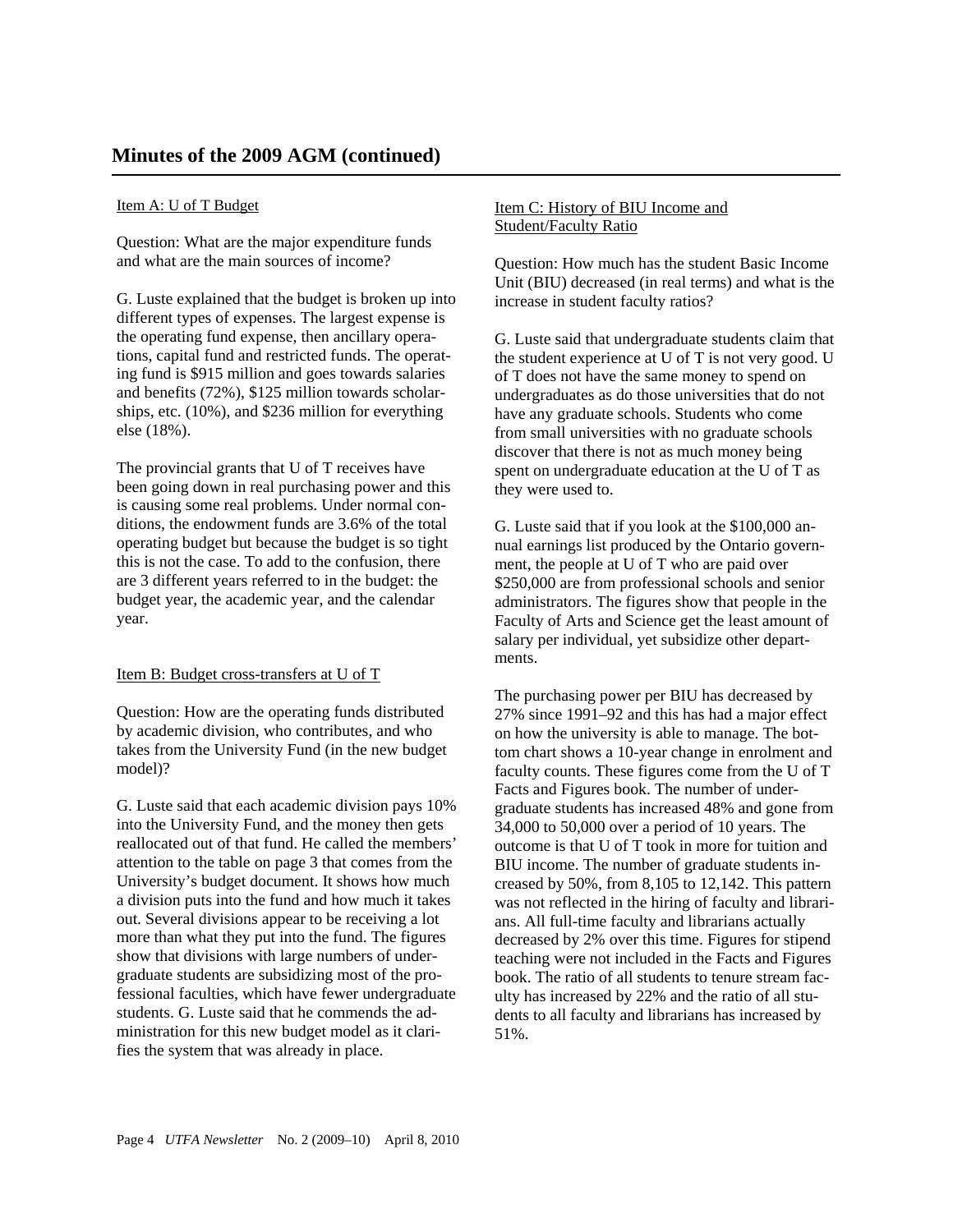#### Item D: The Endowment Fund

G. Luste reported that endowments are restricted funds which must be used in accordance with the purpose agreed to between the University and the donor, or as determined by Governing Council. Endowments are not available for use in support of general operating grants.

G. Luste provided charts that showed how endowment funds are divided up and showed the endowments at April 30, 2007 compared to those at April 30, 2008. The chart shows the book value, the inflation protection and cushion. In 2008, with a 30% market loss, there was a \$500 million endowment loss. The 2009 UTAM report will show the real figures.

The total endowment payment was to be \$62 million in 2009. \$46 million flows through the operating budget to support endowed chairs and student aid and another \$16 million stays in restricted funds to support research and departmental expenses.

U of T is expecting to have spent \$54.8 million towards expense containment requirements, less maximum deficit financing and a \$45 million deficit. This will leave a \$9.8 million expense containment. In addition there is the \$43.9 million historical accumulated deficit, which is already being recovered over the four years from 2009–10 to 2012–13.

G. Luste said the real problem with the pension plan is the years there were no contributions to the plan. He explained how the pension plan lost \$800 million in 2008 and the problem with UTAM's investment policy.

The across-the-board salary increases UTFA has negotiated over the past 11 or 12 years are almost exactly the same as Toronto inflation (CPI from Stats Canada). However, the salary increases for senior administrative positions have increased much more – about  $300%$  – as, we believe, have the number of senior administrative positions and their support staff. At U of T there are about 94 people earning over \$200,000 a year. There is also a concern about the increase in the number of administrators. In the 1980s about 50 administrators were listed in the U of T telephone directory, but now there are about 150.

G. Luste was asked if he had any reaction to President Naylor's recent letter where he criticized what G. Luste had to say about UTAM.

G. Luste said that the data shows that U of T is financially dysfunctional. It aspires to be an internationally recognized research university but does not have the funding to do that. He said that he was in the process of preparing a response to the letter. G. Luste said that he disagrees with much of what President Naylor said. He has spoken at the Business Board more than eight times over the years about pension matters. The long term objective is to deal with things in a transparent manner. It is not just a dollar issue. The administration is both the sponsor and administrator of the plan and that should not happen. The administration of the U of T pension plan should be free from any suspicion of conflict of interest.

## ii. Workload and the Memorandum of Agreement *Ms. Cathy Lace, Counsel Sack, Goldblatt, Mitchell LLP*

B. Nelson introduced Cathy Lace*.* 

Following is a summary of Cathy Lace's presentation.

The University of Toronto is widely regarded as the most prestigious research-intensive university in Canada. It prides itself on its high standards. It has very demanding standards for the granting of tenure, promotion, and maximum annual PTR increments.

Correspondingly high expectations apply to the teaching stream faculty and to librarians.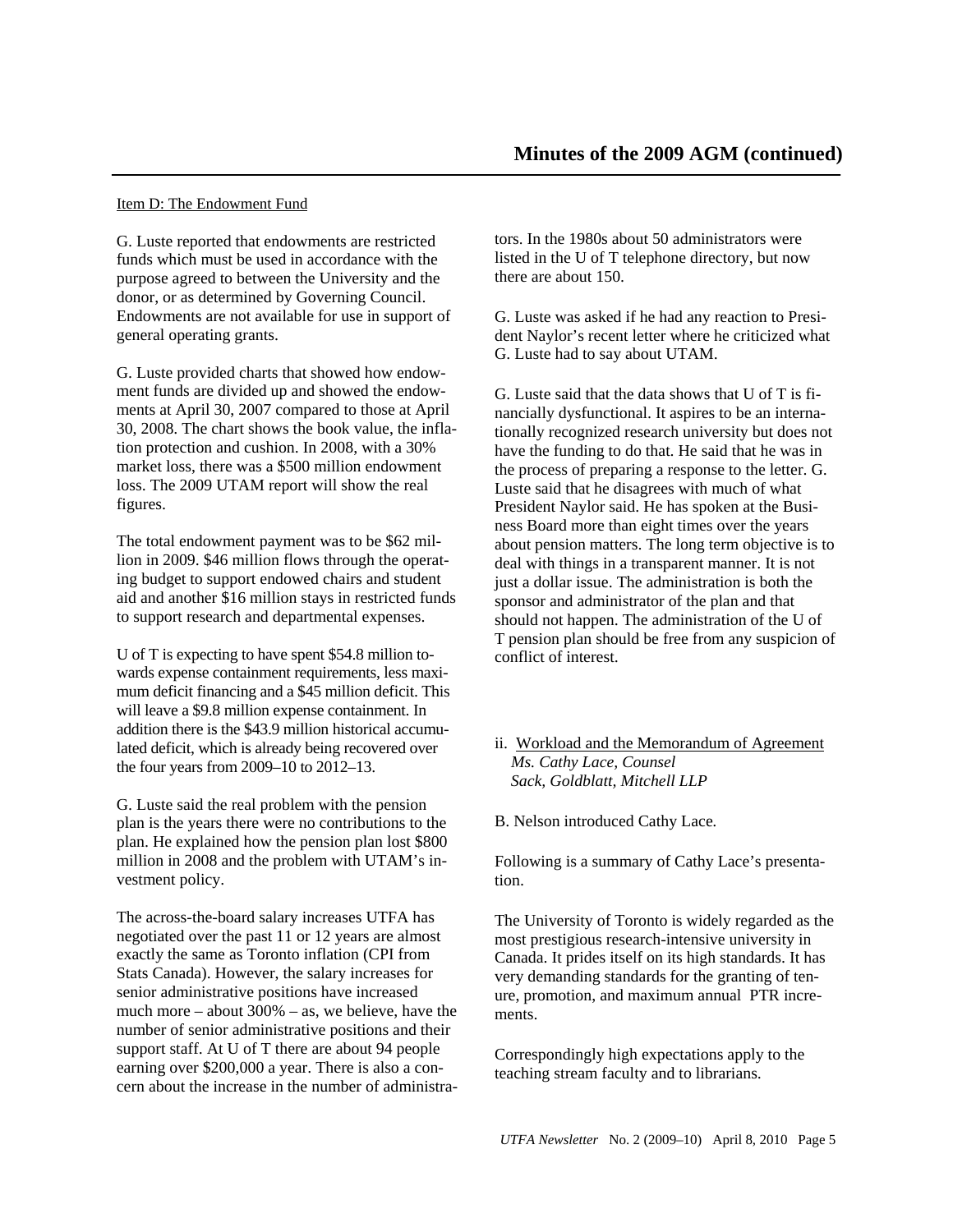However, in recent surveys conducted by UTFA and the Administration, a sizeable proportion of faculty and librarians have complained about being overwhelmed by their workload. It appears that the demands of juggling service while continuing to do research and teaching of high quality have grown increasingly daunting, and in many cases protected time for research has been encroached upon to the extent that, for example, many UTFA members are increasingly unable to pursue their scholarship except in the summer months. Excessive workload demands in turn can have an effect on an individual's ability to meet the standards for quality in teaching and research required for tenure, promotion, and PTR. Workload affects faculty and librarians at every stage of their careers, although it affects them differently at different times. And that is quite apart from the issue of work/life balance.

The results of the surveys brought home to UTFA the magnitude and pervasiveness of its members' concerns about workload, and the corresponding need to consider systemic improvements. There are concerns here about adequate balance between work and life more generally for faculty and librarians. But there are also concerns that escalating workloads undermine the university's capacity to meet its high standards in teaching and research.

And that is what prompted UTFA to ask: what kinds of changes are needed to protect faculty and librarians, but also the university more generally, from the threat of spiralling workloads? The general answer is that if members and academic units have been unable to effect change at the local unit level to date, then UTFA should consider effecting systemic change by negotiating new arrangements with the Administration.

Other research-intensive universities in Ontario have negotiated a variety of workload mechanisms designed to protect faculty and students from excessive teaching loads, with the goals of (a) enabling faculty to provide a quality educational experience for students, (b) facilitating more research time, (c) ensuring that workload is distributed reasonably to individuals and equitably within a department, and (d) ensuring that these kinds of decisions are made

in a fair and transparent manner in accordance with collegially established norms in the academic unit.

And indeed, other universities have made significant gains in these areas.

The bargaining team has begun to look at what other universities have done as a prelude to developing proposals that are appropriate for the U of T context. However, applying the wisdom gained from experience at other universities and using it to develop a U of T solution is perhaps more complicated than it might first appear.

In brief, while U of T has the highest standards for teaching, research, and service, UTFA members do not enjoy the highest standards of workload protection. Expectations of faculty members are Cadillac, but the workload protections are more Chevy.

We have to start with a history lesson. In the mid-1970s UTFA and the Administration were at a crossroads. UTFA was very concerned that the Administration was insufficiently responsive to the concerns of its members regarding terms and conditions of employment, including negotiating salaries and benefits and other matters such as appointments, tenure, academic freedom, workload, and existence of a grievance procedure. Accordingly, UTFA was seriously considering the option of unionization under the Ontario *Labour Relations Act*. Unionization under the OLRA would give UTFA exclusive right to bargain all terms and conditions of employment; oblige the employer to bargain on these matters; provide for an automatic right to dues deduction; and require a grievance process with access to independent third party arbitration for dispute resolution in the event of disagreement about interpretation and application of the collective agreement. At the last minute, the Administration proposed a Memorandum of Agreement instead of unionization and a collective agreement. And with a few amendments since then, that Memorandum of Agreement is what we have today.

What is the Memorandum of Agreement? The employer recognizes UTFA as the representative of the members for the purposes of establishing minimum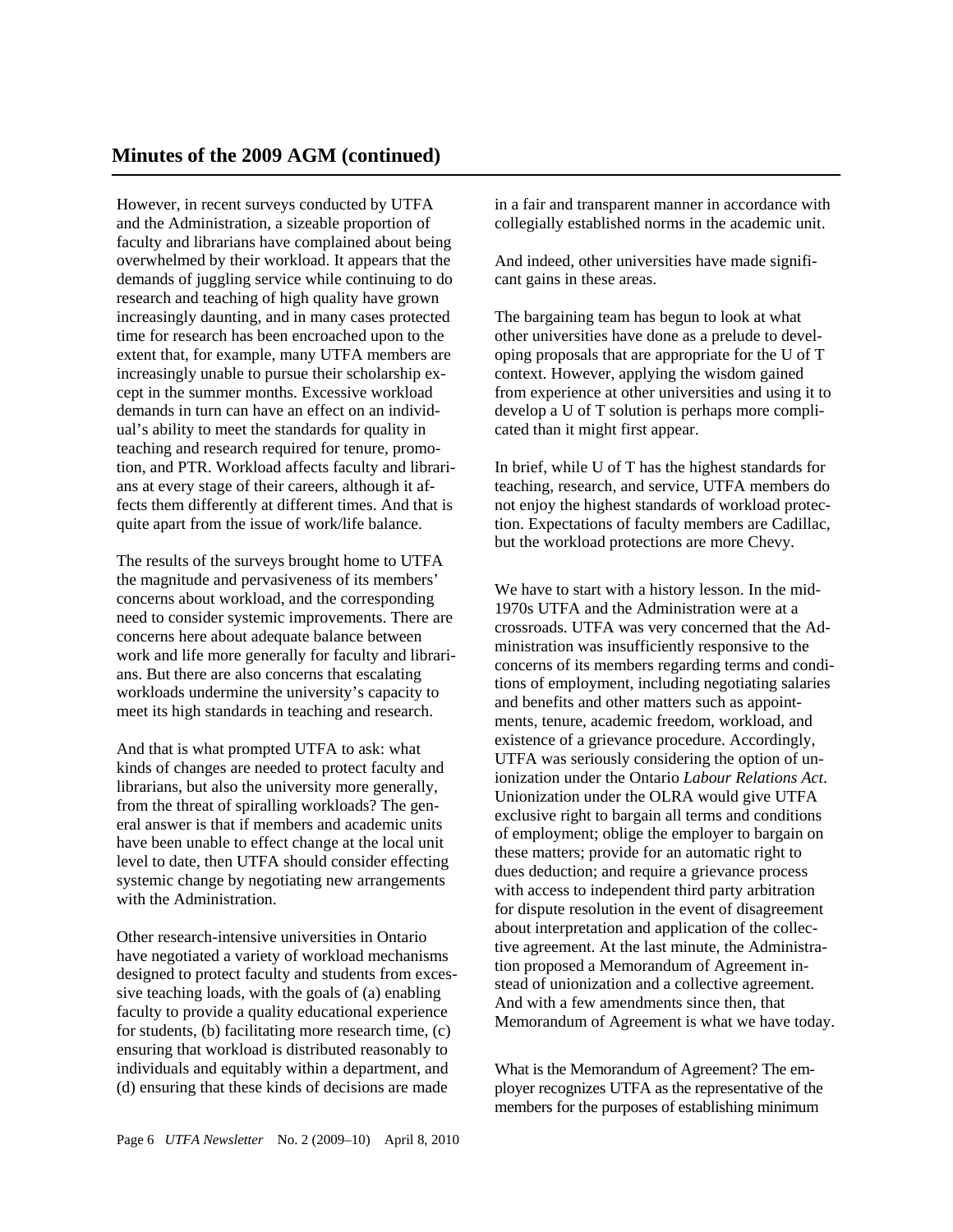terms and conditions of employment. But the relationship is described as outside the OLRA. The Memorandum of Agreement has four major features:

- For salary, benfits and pensions, Article 6 establishes a negotiating process which requires the Adminstration to provide UTFA with information, and requires it to bargain in good faith, annually. Article 6 also provides that, in the event that the two parties are unable to agree, there is resort to mediation and a form of dispute resolution by an independent third party.
- In addition, Article 2 of the Memorandum of Agreement identifies a number of important policies governing the terms and conditions of employment of UTFA members, such as the Policy and Procedures on Academic Appointments (PPAA) which governs appointments and tenure. It was agreed that the policies listed in Article 2 could not be changed without the agreement of UTFA and the Administration.

The Memorandum of Agreement itself has substantive provisions in the areas of academic responsibilities, academic freedom, workload, discrimination, sabbatical, and rights of the Association.

The process for resolution of disputes regarding the interpretation of the Memorandum of Agreement and its administration is resort to an internal tribunal known as the Grievance Review Panel (GRP).

At the time it was first developed, the Memorandum of Agreement was considered state of the art. Indeed, a number of labour relations academics at the time were of the view that a faculty association did not need to be unionized because it could achieve equivalent protection from an agreement outside the OLRA such as the Memorandum of Agreement. Such agreements are called "special plans" to distinguish them from collective agreements under the OLRA. Many faculty associations in Ontario had special plans or developed them after seeing UTFA's, although few remain. Most have been replaced by collective agreements under the OLRA.

With respect to workload in particular, Article 8 of the Memorandum of Agreement provides:

*The Governing Council agrees that no faculty member shall be expected to carry out duties and have a workload unreasonably in excess of those applicable to faculty members within the academic division or department (in multi-departmental divisions) of the University to which such faculty member belongs.* 

*In the interest of research and scholarship, faculty members shall not be required to teach formal scheduled courses for more than two terms in any academic year and those terms normally shall be the Spring and Fall terms. Summer teaching in Woodsworth, Erindale and Scarborough Colleges shall continue to be voluntary and on an overload basis. However, nothing in this Article shall be interpreted to alter substantially the current arrangements for integrated summer teaching in those departments and divisions where this is now the practice. Nor shall this Article be construed to preclude faculty members from voluntarily agreeing to rearrange their teaching schedules so as to include summer teaching as part of their normal teaching loads where this is acceptable to them and to the colleges, divisions or departments (in multidepartmental divisions) offering summer courses.*

*The Governing Council agrees to continue to use its best efforts to ensure that there is an adequate level of support for faculty members relating to working conditions amid equitable distribution of support among members of the same academic division or department (in multi-departmental divisions).* 

Workload pressures have led to substantial improvements regarding the rules governing workload at some of the unionized universities.

What do they have that you don't?

While the rules vary from institution to institution, there is a range of provisions governing workload, including: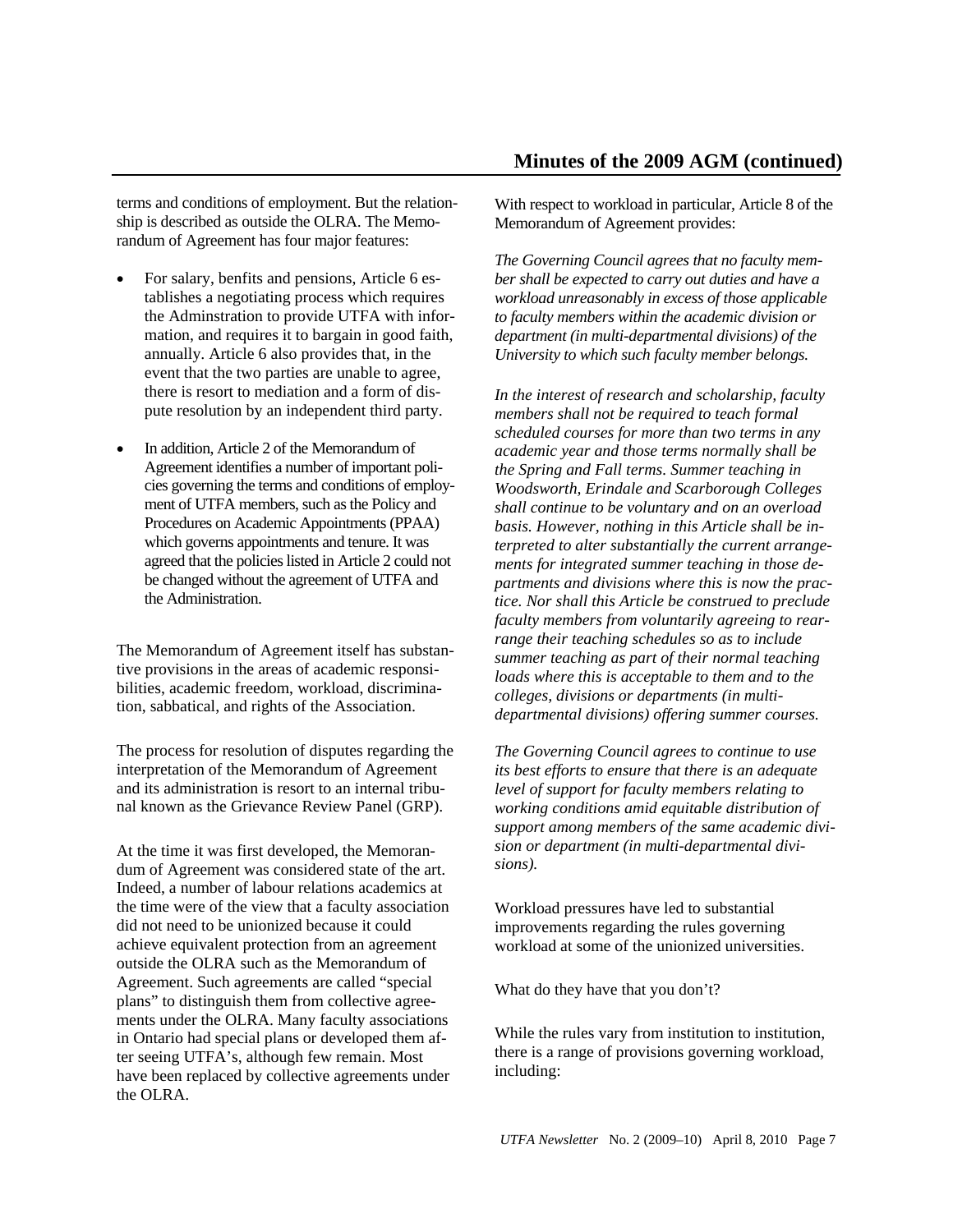## **1. Provisions governing the establishment of workload norms for academic units:**

Recognition that what constitutes an appropriate workload varies from discipline to discipline – there is no one-size-fits-all solution. What is appropriate in physics may be completely different from sociology. It is not unusual for the sciences to have lower normal course load because of lab requirements. But there are also different expectations and cultures about how courses are offered and taught, and how research is conducted.

Recognition that colleagues have a right to participate in the development of the rules governing workload in the department or unit through a collegial process established by the department or unit. Typically there is a workload committee that is elected by the unit, and the first task of the committee is to develop local norms for workload or, at the very least, teaching load. That process would usually be looking at factors relevant to workload, such as: What is the normal number of full course equivalents taught in this department? Do we give the same credit for large first year courses that we give for small upper year courses? Do we give teaching release to new probationary faculty members? At what point if any do we consider graduate supervisions to be equivalent to teaching a course? How do we deal with courses delivered using technologies such as the internet? Typically the collective agreement contains a list of factors for the unit committee to take into account when developing the norms. Usually, there are also processes for decanal approval in order to ensure that a unit can meet the academic needs of the university, and for dispute resolution.

## **2. Provisions governing the assignment of workload to an individual, including**:

Requirements that workload assigned to an individual be fair and equitable, and consistent with the norms in the unit and the expertise and circumstances of the individual, taking into account relevant factors such as: Is the member probationary? Are the courses assigned to the individual outside the individual's area of expertise? Is the individual

assigned all large lecture courses? Does the individual supervise an excessive number of graduate students because his/her expertise is in an area of high demand?

Other issues may be addressed, such as: timeliness and fair notice of workload assignments; sufficient time between classes; sufficient time for research and service, etc.; provisions to govern minor yearover-year fluctuations, that is, circumstances in which more than the norm or less than the norm can be assigned: for example, if the individual is doing a lot of service or research, there may be provision for course release.

Typically there is a process to grieve unfair or inequitable workload assignments.

## **3**. **Some faculty collective agreements have gone farther than the basic provisions outlined above. Some examples include:**

A collective agreement which in effect enshrines a transparency principle in that the chair of the unit is required annually to circulate to the unit as a whole a statement setting out the teaching load of each member of the unit.

Unit norms which take into account the particularities of cognate departments.

Agreements in which certified associations have negotiated maximum teaching loads.

An agreement in which faculty accrue entitlements to teaching release in accordance with a formula taking into account supervision of graduate students.

UTFA is well aware that teaching stream faculty and librarians have their own unique workload challenges. Again, for both teaching stream and librarians, there are examples out there of workload protections, rules governing assignments, etc. UTFA's challenge is to examine all of this information and these ideas, and determine how to fashion them for the workplaces of the U of T.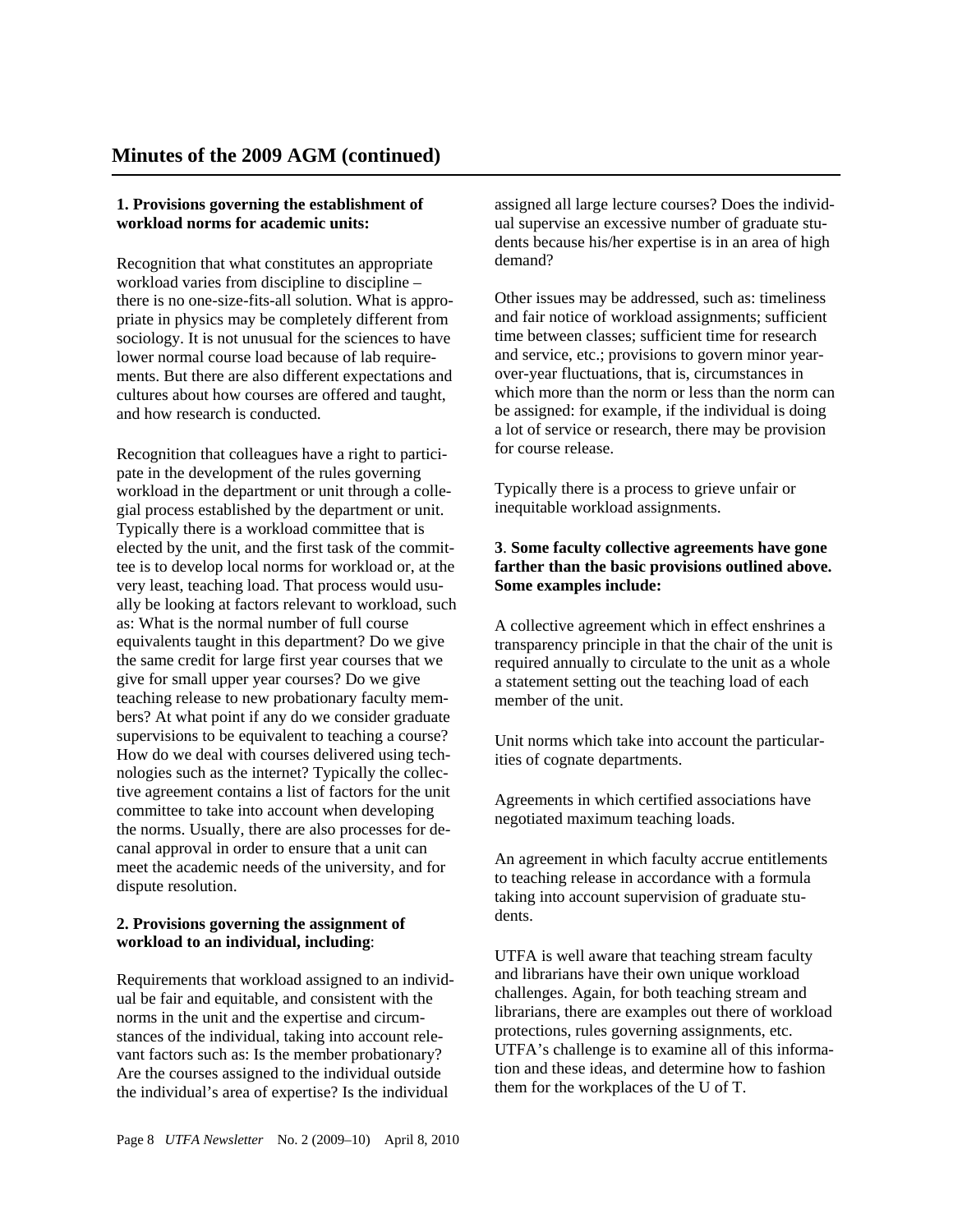Recently UTFA has developed a series of workload principles: workload should be assigned in a manner that is fair, reasonable, equitable, and timely, guided by principles of transparency, good governance, flexibility, enforceability, and proportionality. Good governance includes the notion that there should be a unit workload committee that establishes norms and gives members the mandate to design solutions appropriate to their disciplines and local environments.

As noted above, Article 6 contains a detailed process for annual bargaining of salary, benefits and pensions and for resort to third party dispute resolution in the event that the parties are unable to agree. UTFA has put forward its workload proposals in the context of Article 6 bargaining this year. This is based on its view that workload and compensation are inextricably linked. It remains to be seen how the Administration will respond to including workload discussions under the umbrella of Article 6. Should the Administration take the position that workload is legally excluded from the Article 6 negotiations process, and if that objection is ultimately upheld, that would mean that there is no effective mechanism to bargain workload issues at U of T. In that event, even if the Administration were to agree to discuss workload with UTFA, there would be no access to third party binding dispute resolution in the event that the parties are unable to agree. That would put workload issues on much the same legal footing as other significant terms and conditions of employment that are governed by University policies frozen by Article 2 of the Memorandum of Agreement, as well as the other articles of the Memorandum of Agreement itself, in that there is no process for negotiation of amendments, nor resort to third party dispute resolution, in the event of disagreement.

Many members will have heard me speak at the recent UTFA appointments symposium at which I expressed concerns about the tenure and promotion criteria and process at U of T. These concerns were similar to the concerns I have set out above regarding the workload situation, i.e., what was state of the art in the late 1970s now looks a bit on the archaic side, and may result in a lower standard of

justice for U of T faculty in tenure and promotion disputes.

What does the future hold for UTFA and its special plan? It all depends on how the Administration chooses to handle it, including the position it chooses to take regarding the scope of Article 6 in the current round of negotiations.

Even if the Administration does agree to workload changes in this round of bargaining, there remains the ongoing question of how to ensure that effective bargaining takes place on issues of concern to UTFA in the future, when it comes to matters that the Administration may argue are not currently covered by Article 6 of the Memorandum of Agreement.

But given the importance of the issues at stake, as indicated by the workload survey results, it could be another crossroads for UTFA.

5. Other Business

G. Luste said that Executive and Council approved an informal resolution regarding pension governance and the pension plan. He said that, as there was not enough notice to have this be a formal motion, he was asking for an informal straw vote. Although the motion may not carry any official weight, it will give a sense about what the members attending the AGM think.

## **Informal Resolution for UTFA Council and for UTFA AGM, April 14, 2009**

## **Whereas** -

- in recent years, the University of Toronto Faculty Association (UTFA) has consistently raised fundamental questions concerning governance by the University of Toronto administration (Administration) of pension and endowment funds, and concerning investment decisions pertaining to these funds; and
- recent disclosures concerning investment losses support what UTFA has been saying for years; and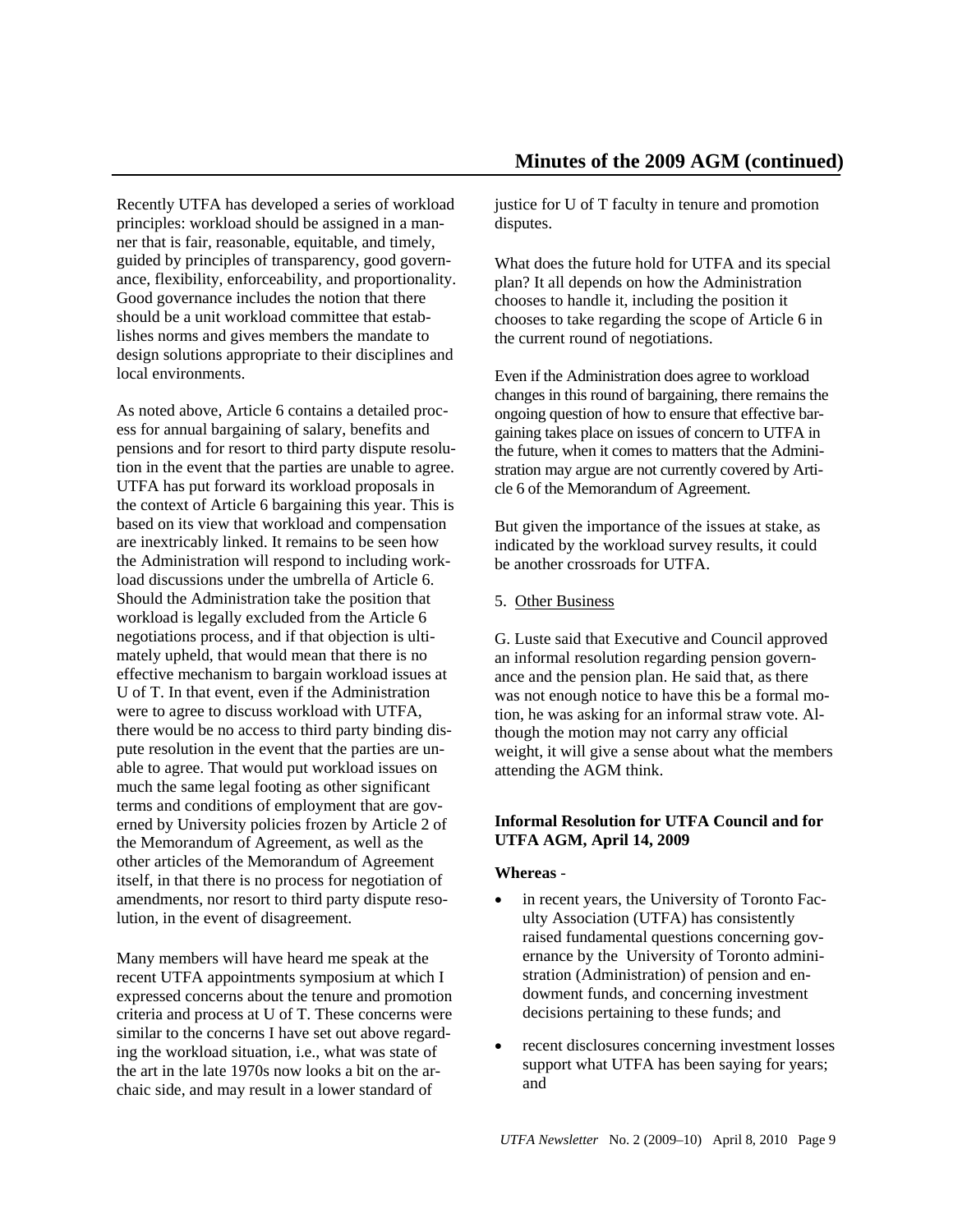## **Minutes of the 2009 AGM (continued)**

- the Administration's stance on the pension funds points to the need for more genuinely collegial and collaborative governance involving both UTFA and the Administration; and
- the aforementioned governance reform is consistent with maintaining the highest standards in education and research at the University of Toronto; and
- the Administration has most recently committed itself to being "diligent about re-examining structures and strategies for management of the assets entrusted to the University",

## **therefore be it resolved that -**

- this Annual General Meeting commends the UTFA leadership for providing the university community with the information it needs about pension governance, missing pension contributions, investment practices, and much else; and
- this Annual General Meeting specifically calls on the Administration to sit down with UTFA to begin a new phase of genuine partnership in the management of its members' pension plan, and in broader issues of governance of the University.

## Carried without dissent.

C. Lace was asked how she thought U of T would be able to bridge the gap between a Memorandum of Agreement that was useful in the 1970s and 1980s but has outlived its usefulness and is not recognized by the Labour Board.

C. Lace said that UTFA has identified certain issues that govern workload, such as fairness, equity, transparency, etc. and that it intends to bargain for these things in the context of SBP negotiations.

S. Prudham said that there is a fundamental issue regarding governance at the U of T. There is a problem with workload and the pension plan yet UTFA has not been able to negotiate either of these, although we can see what is happening. We are trying to take a different course of action in negotiations and take a problem based approach. We want to tell the administration what the members see as a problem and work with the administration to make changes. Although there will

always be a structural problem, there may be a way to deal with monetary and non-monetary issues, but both sides have to agree.

S. Prudham said it is up to the faculty and librarians to tell UTFA how they want to proceed on the fundamental issues of governance.

The members discussed the pros and cons of certifying as a union and Ms. Lace provided information on what the difference would be between working under a Memorandum of Agreement and a Collective Agreement.

S. Prudham was asked how it was decided that nonmonetary issues would be brought into negotiations. He said that workload has been discussed for some time and this is the most tangible example of how the Memorandum of Agreement is not working well. As it is outside of Article 6 it was decided that UTFA would try to engage in good faith face-to-face negotiations on this issue. The administration is willing to have these faceto-face negotiations and seems to be willing to discuss other issues outside of Article 6.

G. Luste said that in the last round of salary, benefits and pensions negotiations members said that they thought that if they did more work then they should be compensated. This led to a working group on workload.

G. Luste was asked, since no specific proposals have been approved by Council, what did he expect UTFA could get out of the face-to-face negotiations on workload?

G. Luste said that no agreement will be reached until it goes to Council for approval. A mediator cannot mediate on this.

G. Luste was asked if volunteering to assist in the work of UTFA, i.e. serving on Committees, is credited towards workload. He said that service to UTFA is considered to be service to the community.

P. Sawchuk, seconded by J. Estes, moved that:

the meeting adjourn.

#### Carried.

The meeting adjourned at 5:05 p.m.

Chris Penn Administrative Assistant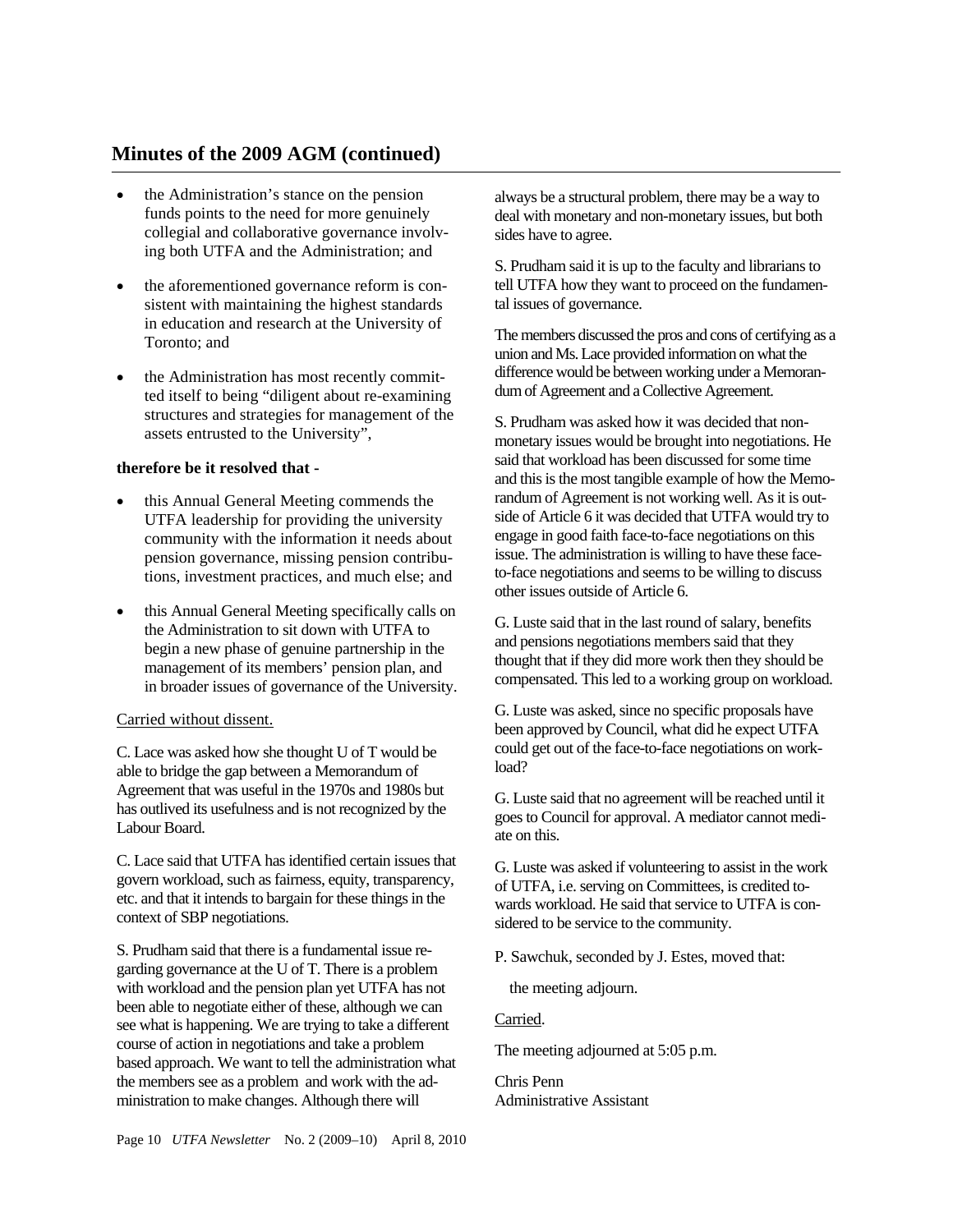**Reports of the Officers and Chairs of Committees**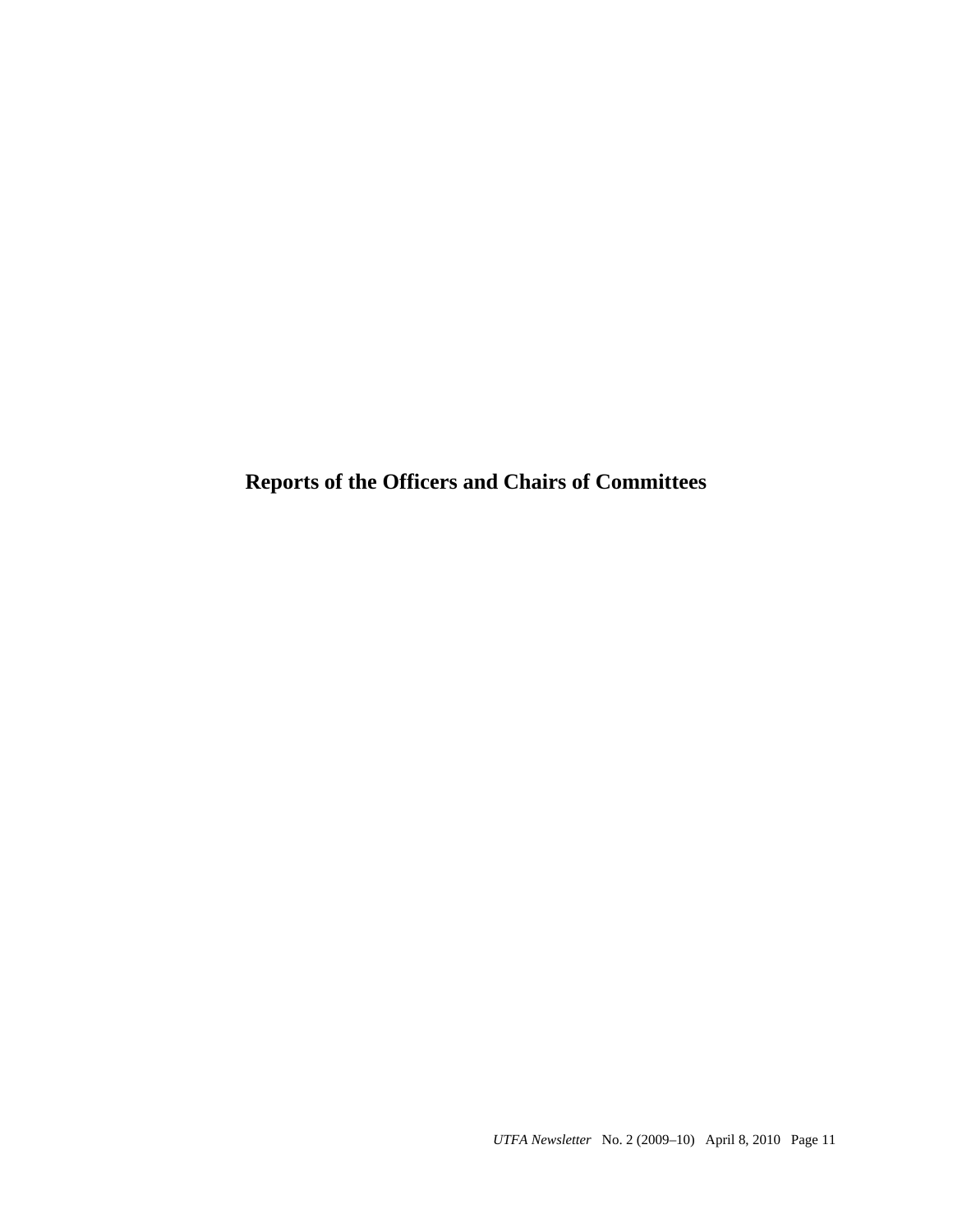## **Report of the President**

#### **UTFA finances: An update from the last AGM**

I begin with an overview of our current finances and membership. As of June 30, 2009, the Faculty Association had a healthy *positive* net worth of almost \$2,400,000. As reported earlier in a special newsletter, our investment losses in the 2008 market downturn were minimal. While the surplus is welcome and important, I must repeat my message that having a large reserve is *not* the purpose of the Association. It does, however, provide UTFA the means by which it can serve its members more effectively. The reserve gives us the ability to handle emergencies and unanticipated expenses and allows

UTFA to initiate new projects that had not been budgeted at the start of the year. As the second chart indicates, our total expenses, from year to year, are not always smooth. During this past year we incurred extra legal and actuarial costs in our efforts to gain a voice in the governance of our pension plan and to improve our Memorandum of Agreement. The Association must never allow the lack of adequate financial reserves to compromise its ability to represent, and negotiate for, its membership. This includes salary and benefit negotiations, association and individual grievances with the Administration, and policy changes as well.



The somewhat bumpy nature of our past incomeexpenditure profile has been discussed thoroughly in previous AGM reports. The increased income for 2008–09 reflects the absence of a dues holiday in 2008–09, in contrast to the

previous two years. Members should also keep in mind that about \$600,000 of your dues is passed on to CAUT and OCUFA, our national and provincial associations, to cover their operating costs.



Page 12 *UTFA Newsletter* No. 2 (2009–10) April 8, 2010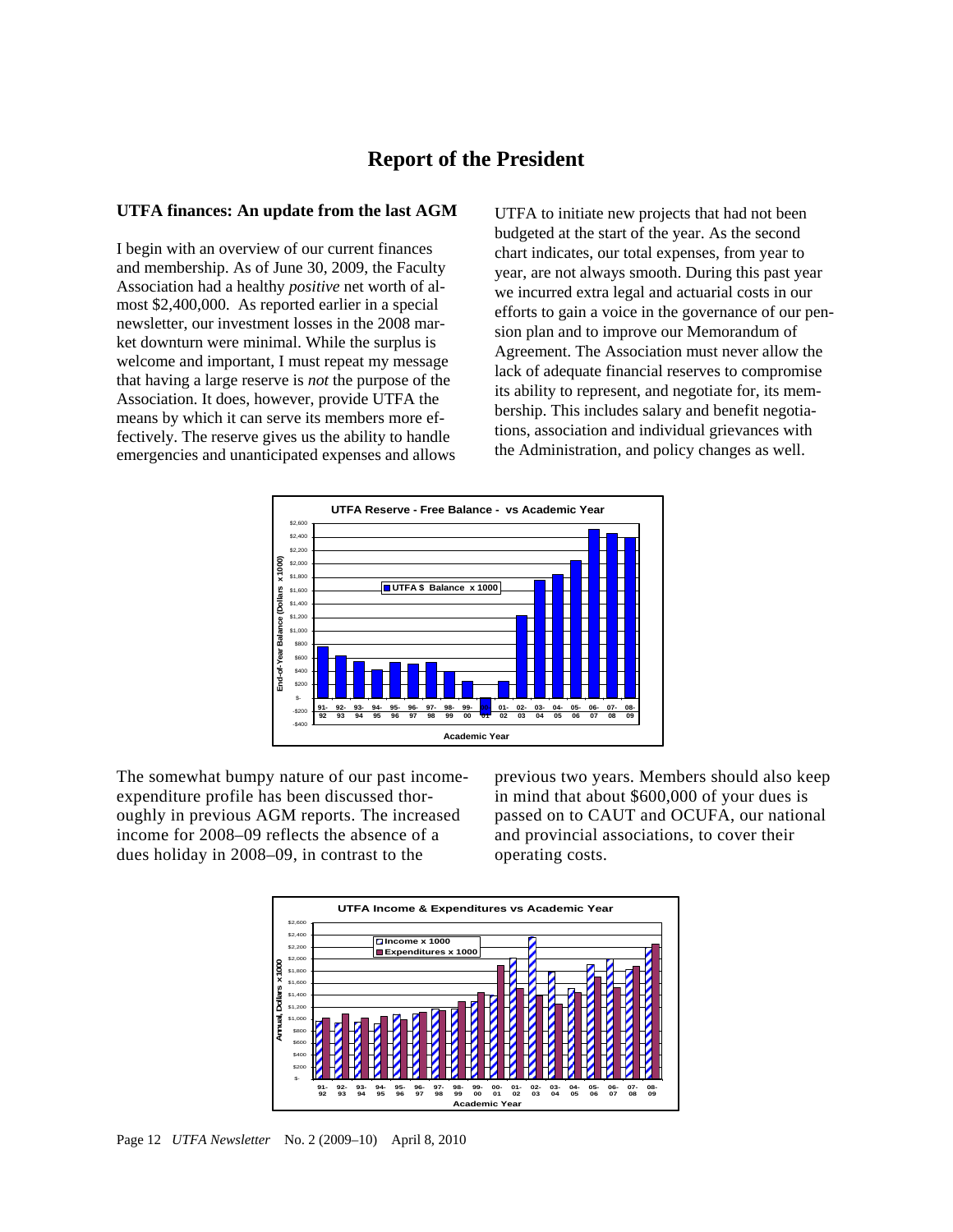The dues mil rate remains at 7.5 (0.75% of salary). The chart below shows our dues profile since 1991–92. If our reserves should increase by any significant amount in the future, UTFA

Council will again be asked to consider further dues holidays – in lieu of decreasing and then again increasing our mil rate.



#### **UTFA Membership**

There are currently about 2,893 faculty and librarians employed at the University of Toronto who could be dues-paying members of UTFA. Approximately 2,531, or 87%, are actually paying dues. Another 361 are not and of these only 10 are redirecting their dues to a charity. The other 351 are voluntary non-members who pay no dues to anyone because they were grandfathered when the dues were made compulsory in the 1998 settlement. The number of grandfathered non-members is slowly decreasing each year as retirees are replaced by new hires who must contribute to an ongoing cost that benefits everyone. UTFA also has about 450 retired faculty and librarian members who pay an annual membership fee of \$50. Maintaining an accurate retiree membership database, with up-to-date contact information, is an ongoing challenge and we are working to improve it.

## **Communication with our Membership**

My records indicate that during the twelve months of 2009 we sent out thirty seven (37) email messages to UTFA members. Emails represent our main communication mechanism with members

today. The messages covered the full spectrum from social events to bargaining reports to newsletters. We are sensitive to the volume of emails and do not wish our messages to be viewed as unwelcome spam. We try to keep our emails brief and rarely have attachments. Instead we send links to the website posting (usually as pdf files) of the announcements or newsletters. We are continually attempting to make the UTFA website (www.utfa.org) more robust and informative.

#### **Staff Changes at UTFA**

Heather Diggle has been asked to continue with UTFA and to serve as UTFA's general counsel for a fixed term. Otherwise staffing has not changed since the last AGM.

#### **Pension Plan Governance**

This effort is ongoing. Last August Mr. Teplitsky, acting as Arbitrator, issued an award that called for a Pension Committee to replace Business Board as the official Administrator of the U of T Pension Plan. The award failed to provide for a clear arm's-length separation between the university and the pension plan. We are in the process of trying to find common

*UTFA Newsletter* No. 2 (2009–10) April 8, 2010 Page 13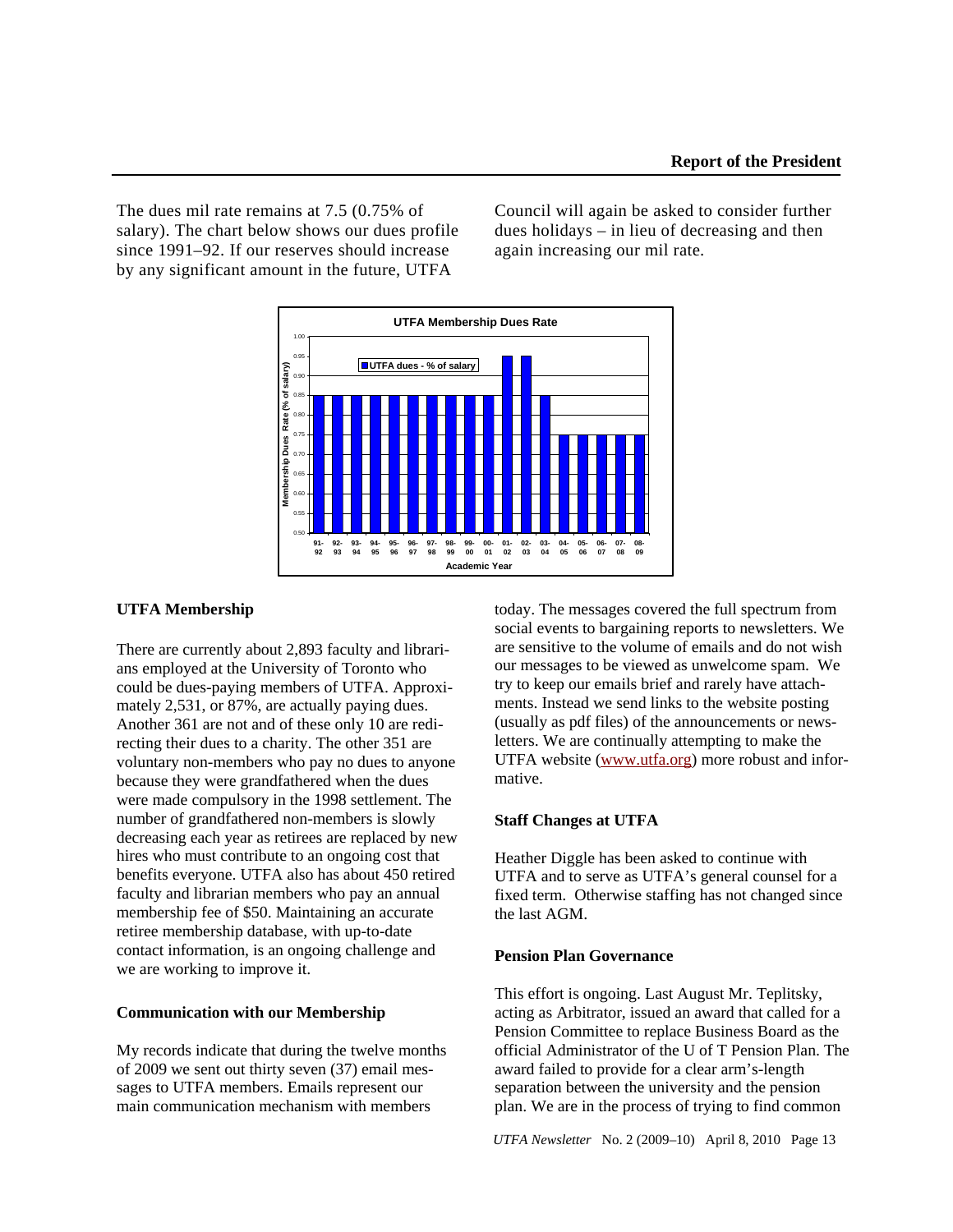agreement with the Administration on the details of the terms of reference for the new Pension Committee. This is proving difficult. Mr. Teplitsky remains seized on this award and we may need to go back to him. We do know that UTFA will be appointing 4 of the 16 members on the Pension Committee, with at least one of the four being a retired member of the pension plan. I will be reporting further on this important issue at the AGM. The Teplitsky award is posted on the pension page at our website at http://utfa.org//index.php? option=com\_content&task=view&id=108&Itemid=118

## **Pension Plan Deficit**

Our pension plan has been underfunded for some time due to too many years of missing pension contributions to the plan (euphemistically referred to as 'contribution holidays'). The contribution holidays started in 1987 and were allowed because of favourable market returns and changes in actuarial assumptions. In 2008 the market returns were not favourable and that meant our already less than fully funded pension asset base shrank by almost 30% – from \$3 billion to \$2 billion. Simcoe Hall now acknowledges that there may be a one billion dollar shortfall. My analysis of the plan suggests the shortfall is more likely to be twice that, or closer to \$2 billion. The details of how UTAM lost its way and other pension problems can be viewed via the links at: http://utfa.org//index.php? option=com\_content&task=view&id=108&Itemid=118

## **Current Negotiations on Salaries, Benefits and Pensions**

Arbitrator Martin Teplitsky will be meeting with both sides in late April to determine our salary, benefits and pensions improvements for two years, 2009–10 and 2010–11. Given current economic conditions, this undoubtedly will be a difficult and challenging exercise. Professor Scott Prudham's AGM report provides further information.

## **The New Budget Model, Budgetary Issues and Workload**

UTFA's recent examination of how our university allocates its budget to the nineteen academic divisions reveals serious issues. Units with large undergraduate student numbers (like Arts and Science, UTSC, UTM and Engineering) provide a cross subsidy, through the University Fund in the new budget model, to the professional faculties (e.g. Medicine, OISE, Dentistry, Law, Music, Management, Information Studies, Architecture, Social Work, Forestry, and Nursing). At the same time, the study demonstrates that provincial Basic Income Unit (BIU) grants for the professional faculties do not fully recognize the program delivery costs in those faculties. And it explains why the strongest workload concerns arise from the largest undergraduate units that must cope with large classes and limited resources. The UTFA report can be found at http://www.utfa.org/images/file/Inf% 20Rep-11-final.pdf

## **UTFA Council**

A few Council constituencies are vacant, and a number of terms will be coming due on July 1. We must have a strong Council that can fulfill UTFA's mandate, "*to promote the welfare of the current and retired faculty, librarians and research associates … and generally to advance the interests of teachers, researchers and librarians in Canadian universities.*" I urge you, please consider becoming a Council member, or please join one of our standing committees.

I thank and acknowledge the support of my many colleagues on Executive, on Council, and at RALUT. I am also grateful to the UTFA office staff for their hard work. Thank you to all for contributing to our success this past year.

George Luste President luste@utfa.org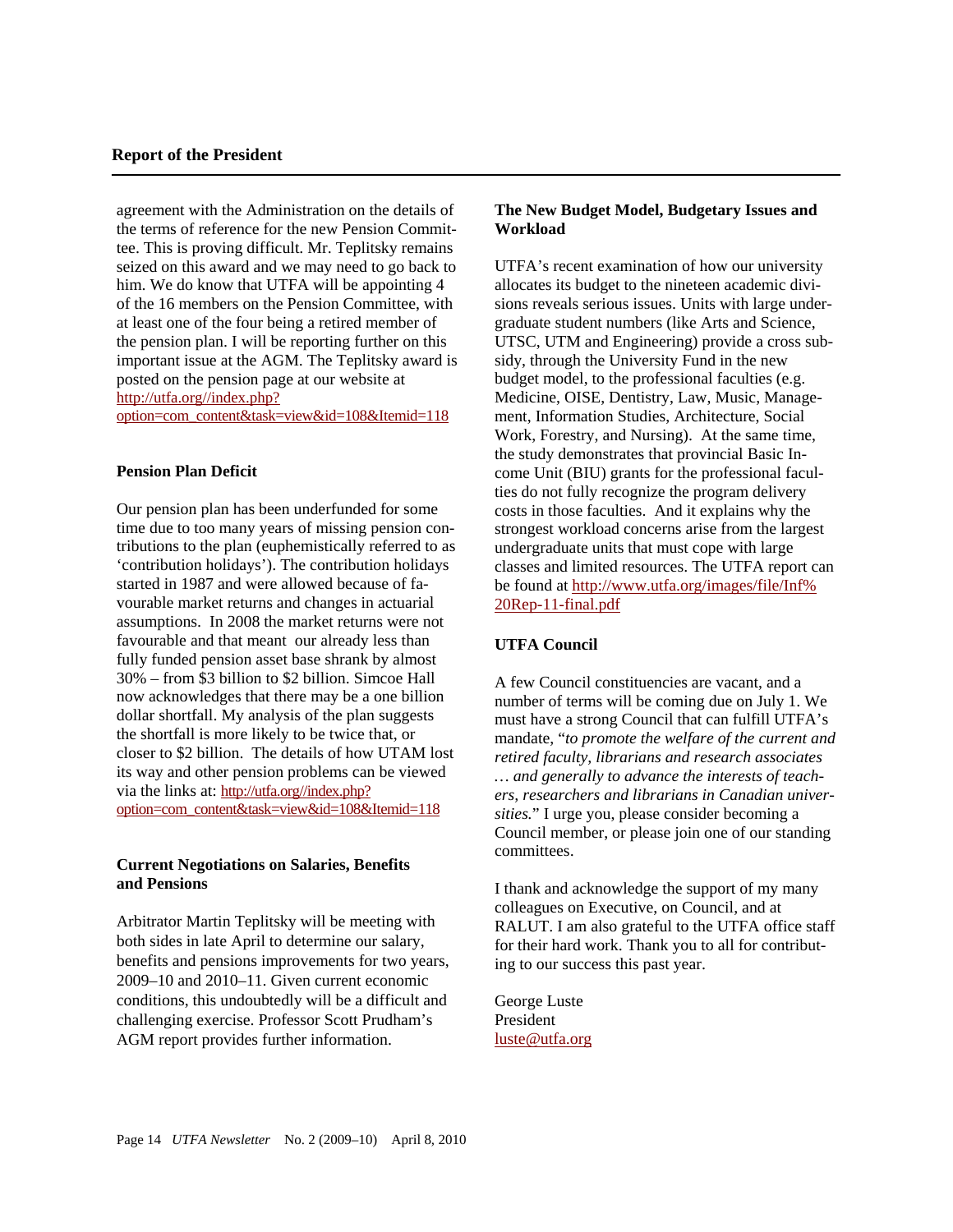## **Report of the Vice-President, Salary, Benefits and Pensions**

"*While them that defend what they cannot see With a killer's pride, security It blows the minds most bitterly For them that think death's honesty Won't fall upon them naturally Life sometimes must get lonely.* 

*My eyes collide head-on with stuffed Graveyards, false gods, I scuff At pettiness which plays so rough Walk upside-down inside handcuffs Kick my legs to crash it off Say okay, I have had enough What else can you show me?* 

*And if my thought-dreams could be seen They'd probably put my head in a guillotine But it's alright, Ma, it's life, and life only.*" 1

The office of the Vice-President, Salary, Benefits and Pensions is in need of a new name! The import of the March 16 UTFA Council ratification vote on our mediated partial settlement is that, in addition to important changes in dispute resolution, workload has now been added to the list of items to be negotiated along with compensation as per the terms of Article 6 of the Memorandum of Agreement (MoA). In simple terms, we have secured the capacity to negotiate workload meaningfully and on an ongoing basis. As a consequence, we can now begin to redress one of the greatest threats to the quality and integrity of teaching and research at the University of Toronto. It therefore seems appropriate to consider adding "workload" to the title of future UTFA chief negotiators and the committees they chair.

Then again, perhaps we should wait to change titles until the work of reforming our antiquated framework agreement is done. And it is far from done. We have accomplished much, but we have much left to do. Chief negotiators at certified faculty associations are called simply that – be they Vice-Presidents, Presidents, or simply bargaining team chairs – because the terms of reference for collective bargaining are set by the priorities of their members. That is as it should be. By law, when unions certify, *all terms and conditions of employ-* *ment* are to be determined through good faith negotiations between the union and the employer. This is one of the main implications of union certification. Whatever our individual ideological and political commitments, all faculty and librarians need to take a long and sober look at the difference between full scope negotiations and the sort of bargaining prescribed by our antiquated, inefficient, and cumbersome framework agreement. In the current round of negotiations, we have taken a significant step toward a broader and more mature way of negotiating. But we remain a long way from full scope bargaining. Whether we eventually certify as a union or continue on our current path toward negotiated change (and this is a choice the Administration must also make by deciding whether or not to continue to embrace reform), the goal must remain the same: to secure the rights and privileges that come with negotiating all terms and conditions of employment. This includes matters such as workload, but in an academic setting it also pertains to important matters such as policies and procedures governing academic appointments; tenure; promotion; standards of excellence in teaching and research; health and safety; infrastructure; intellectual property; privacy; and academic freedom. These matters are vital to the university and to our members.

These topics will continue to occupy us in the months ahead and certainly in the next round of bargaining. For now, we must prepare for arbitration beginning April 27. We were forced to wait a long time to secure the right to negotiate workload in a meaningful way, and to win important reforms to our grievance procedures and tenure appeals. But we must now settle outstanding compensation matters in the wake of the Ontario government's two year legislated compensation freeze on employees in the broader public sector (including universities). It is important to understand that this legislated freeze *does not directly apply to UTFA or its members.* This is because employees who have "an established framework for collectively bargaining with their employer [over] terms and conditions of employment relating to compensation" are exempted. $2$  While the government is also urging employees who collectively bargain to accept a two year compensation freeze in their next agreement,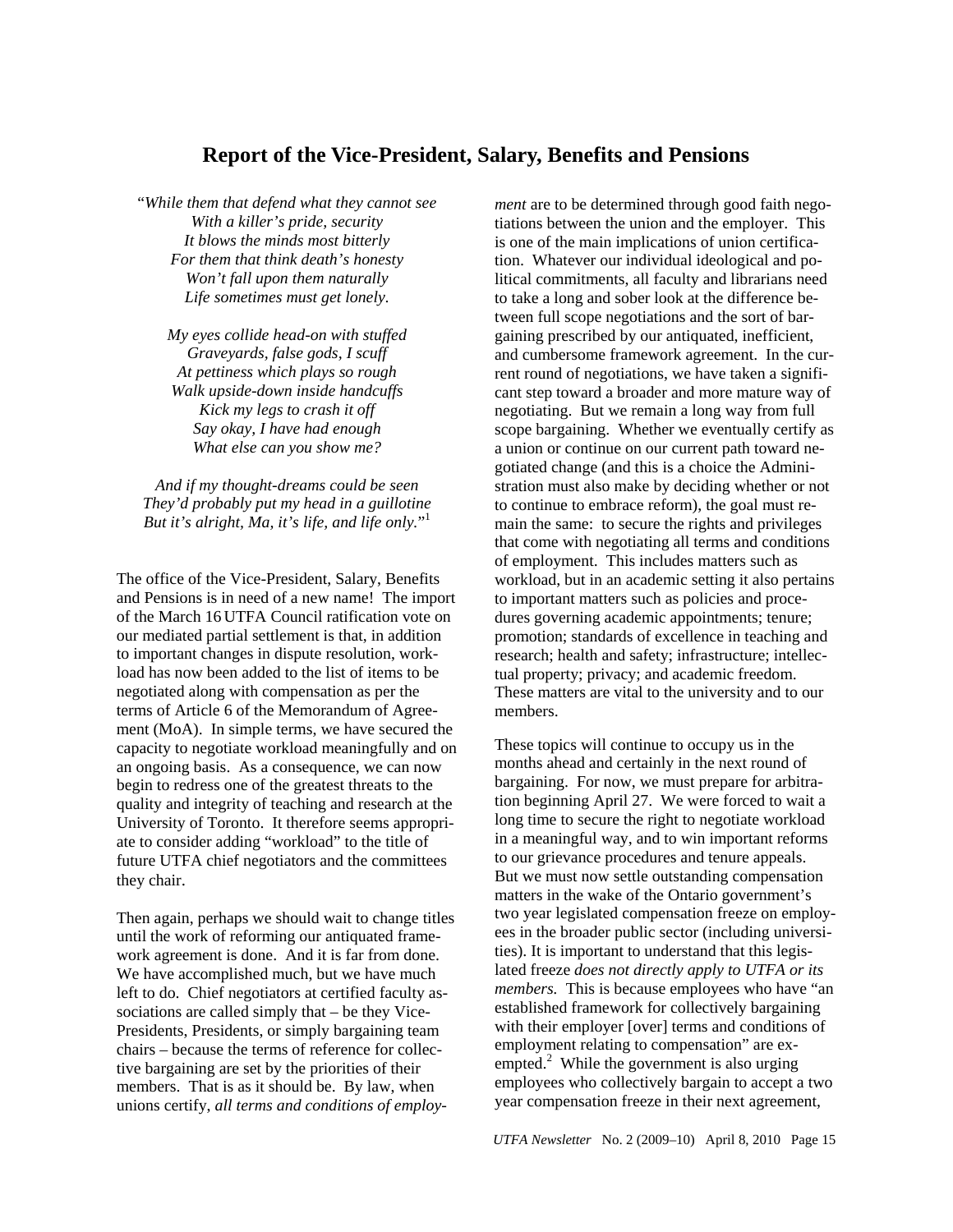nothing in the legislation legally obligates the Arbitrator (Mr. Martin Teplitsky) to comply. We will instead urge him to determine a truly fair and reasonable settlement under the existing terms of our MoA and in light of our past agreements and recent settlements in our sector.

I want to close by thanking members of our hard working, patient, determined, and committed bargaining team for all their contributions dating back to November of 2008. In addition, the UTFA Salary, Benefits and Pensions Committee, our in-house legal and research support, and our external legal counsel at Sack Goldblatt Mitchell have all provided valuable advice and insight to the negotiating team.

On behalf of the bargaining team and the UTFA Executive, thank you to all members for your

tremendous faith, trust, patience, and resolve. For me personally, working with UTFA has been among the most challenging, rewarding, and meaningful experiences of my life. I have our members to thank for that.

Scott Prudham Vice-President Salary, Benefit, and Pensions prudham@utfa.org

 $1$  Bob Dylan, "It's Alright, Ma (I'm Only Bleeding)."

 $2^2$  This language comes from Section 4(2) of the wage restraint legislation introduced on March 25 2010, as part of Bill 16.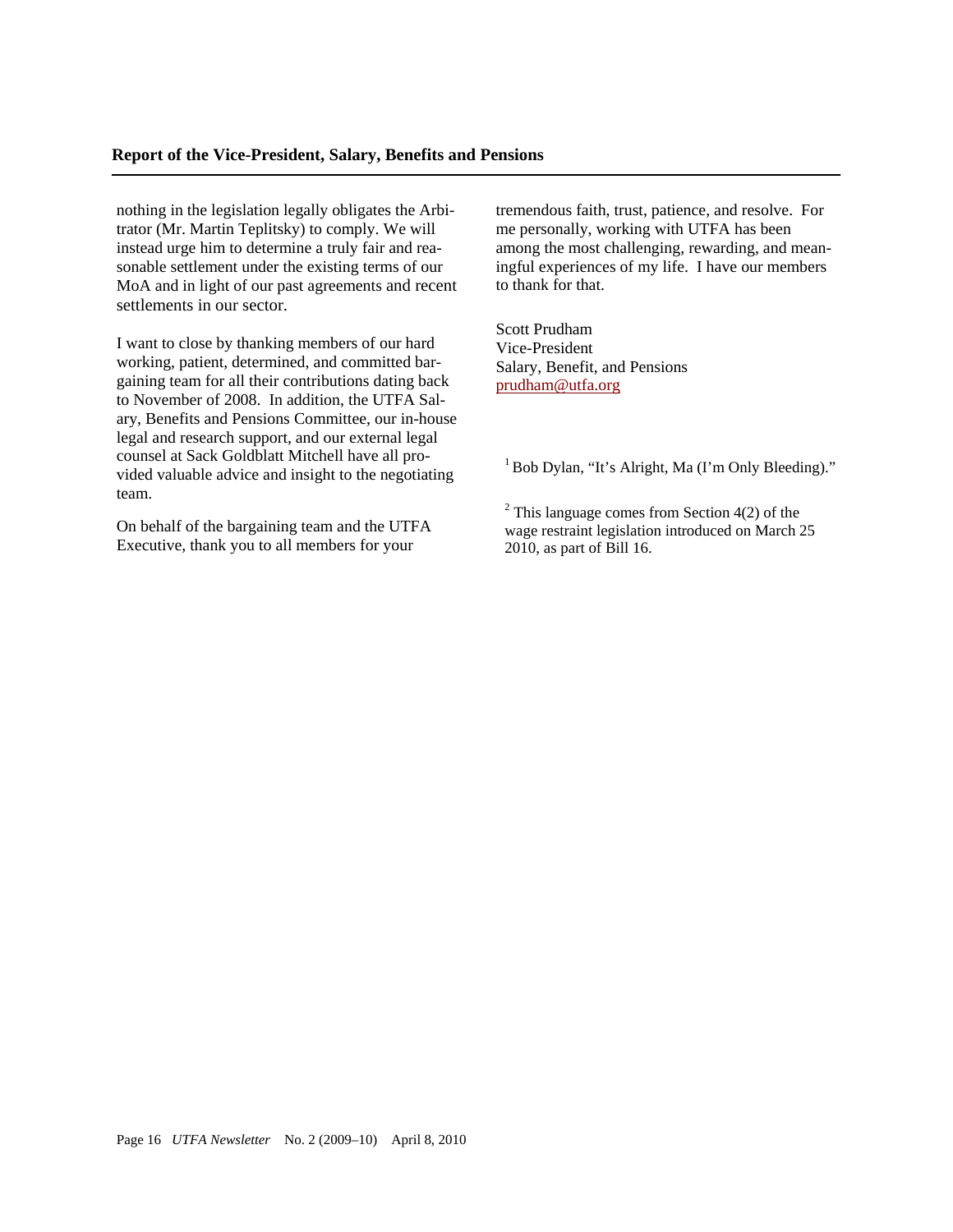# **Report of the Acting Vice-President, Grievances Chair, Appointments Committee**

#### **Grievances**

The recently announced changes to the Grievance Review Panel (GRP) and the University's Tenure Appeal Committee (UTAC) constitute significant breakthroughs in bargaining at U of T. The tough negotiations that brought about reform were enabled by the courage of those faculty members who have brought their cases before U of T's tribunals, even when the unintended result was to showcase the procedural and structural weaknesses of dispute resolution in our university. The contribution of the UTFA staff lawyers and the lawyers at Sack Goldblatt Mitchell who argue our grievance and tenure cases cannot go unremarked; they played a vital role in identifying areas of reform and in crafting the language that articulated those reforms. Its hand strengthened by years of accumulated evidence, including poorly reasoned judgments or reports, UTFA presented a strong case for change. The GRP chair will now be a "legally trained person external to the university with experience and expertise in university matters." In recent years, UTFA has argued that effective dispute resolution requires a third-party (external) chair who is familiar with the growing body of arbitral evidence that is central in most other university arbitrations. Such a chair will provide the expertise that will assist our excellent colleagues who serve on the panel to make decisions based on the analysis of process.

The improvements we will see in UTAC are equally important. A stronger UTAC will be better equipped to protect the principle of a fair peer review. The first item in the letter of agreement sent from the Provost to the UTFA President is perhaps the most significant:

(a) The Statutory Powers and Procedures Act, including its powers to order documentary production, applies to tenure appeal hearings before UTAC and UTAC decisions are subject to judicial review.

In the past, UTAC's failure to order production has been a major impediment to procedural fairness and natural justice. Without "documentary production," a tenure appeal cannot be properly conducted. Judicial review is, in principle, important for appeal candidates, mainly because, as an option lurking in the wings, it helps ensure procedural rigour on all sides. The agreement on UTAC also usefully clarifies the role the GRP will play in cases where the time to tenure (the length of the probation period) is grieved:

With respect to the provisions of the PPAA [Policy and Procedures on Academic Appointments] concerning the discretion of the Provost to grant a delay of consideration for tenure, such issues fall within the jurisdiction of the GRP. Where a grievance is filed in this regard and where there is a subsequent appeal to UTAC, the grievance before the GRP will be heard first.

Even though the changes to the GRP and UTAC will improve the functioning of those bodies, UTFA looks forward to the day when the bifurcation of dispute resolution into two tribunals or committees will dissolve, and faculty who appeal/grieve will face only one body chaired by an external third party, as is the case in other universities. In last year's AGM newsletter, I reported on one of the decisions that prompted UTFA to pursue vigorously the improvements it has achieved:

On May 26, 2008, the GRP issued a report refusing, on what it claimed were jurisdictional grounds, to hear UTFA's Association Grievance on issues related to the four Presidential tenure denials of 2005–06. The GRP stated that the grievance should have been brought before UTAC. This decision surprised UTFA because UTAC hears only individual tenure appeals and not Association Grievances. UTFA was, of course, disappointed with the result in this important case.

#### Grievance Portfolio Statistics

The grievance portfolio is currently handling approximately 70 files. In 2008–09, the Provost's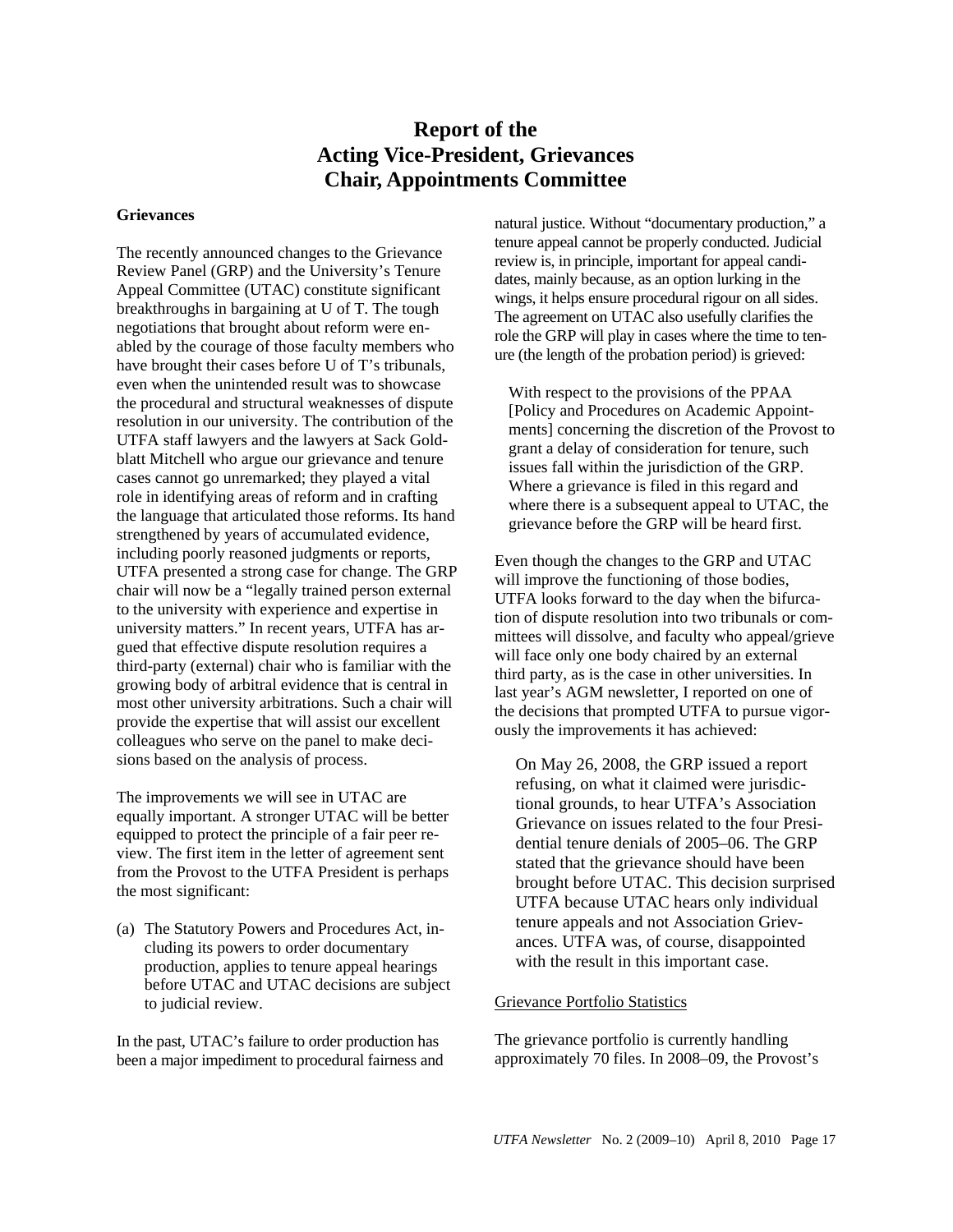## **Report of the Acting Vice-President, Grievances Chair, Appointments Committee**

office reviewed 100 tenure files, and 3 candidates were denied tenure. All three received negative recommendations from their respective tenure committees. One file is pending in the President's office. The Provost's office reviewed 14 teaching stream files for promotion to senior lecturer, and all 14 were successful.

Note: I am serving as Acting Vice-President, Grievances, while Ron Smyth is on leave. I am grateful to UTFA's staff lawyers, Alison Warrian and Heather Diggle, and to Carol Wolkove, Cathy Lace, and Emma Phillips for their hard work on grievance files. I would also like to thank Rosemary Gill, UTFA's litigation assistant, and Chris Penn, UTFA's administrative assistant. We are all grateful to the Grievance Committee: Mounir AbouHaidar, Baris Balcioglu, Sandford Borins, Judith Poë, Shelly Ungar, and Kent Weaver.

## **Appointments**

 The UTFA Appointments Committee, which I chaired this year, has examined issues related to a new rank proposed by the Administration, tentatively titled Professor of Practice. The Administration initiated a dialogue on this appointments matter in the context of salary/ benefits negotiations, once UTFA had signaled a willingness to negotiate non-compensation matters. The Administration has noted that a new stream, one that folds in the current teaching stream and also embraces future "professional practice" appointees, could achieve at least the following: a) address problems in the teaching stream appointments policy, including the need for a professorial title, and b) allow the University to hire faculty with a practice focus. I am co-chair with Edith Hillan of a joint working group on the Professor of Practice rank. Other committee members are Scott Prudham, George Luste, Angela Hildyard, and Sioban Nelson. The joint working group has met several times. One of the goals is to issue a joint statement of principles that will guide further discussion. Over the last several months, UTFA has been consulting with deans and faculty on the possibility of this new

stream. The goal of these ongoing discussions is to learn about the teaching needs of our divisions. Any new rank, especially one whose focus is teaching, must be configured to address both the potential for the marginalization of teaching and the changes in the delivery of post-secondary education we are seeing in the twenty-first century. We have spoken with deans in the following divisions: Law, Music, Rotman, Faculty of Arts and Science, UTM, Information Science, UTSC, Architecture, Nursing, Pharmacy, Engineering, and Dentistry. We have not yet completed our visits with deans. In March we met with teaching stream faculty at UTSC to discuss teaching stream appointments policy in the context of the Professor of Practice rank. (We realize that teaching stream faculty would prefer a professorial title different from Professor of Practice and that this term is functioning only as a placeholder title for the moment.) We will speak with all faculty and librarians in consultations on all three campuses in the coming months. UTFA is consulting widely because a new stream would represent a significant change to the appointments policy, the first in ten years. In 1999, UTFA and the Administration agreed to the creation of the current teaching stream, a landmark policy development that UTFA, faculty and librarians, and members of the Administration celebrated in September at a ten-year anniversary event.

- The Appointments Committee has discussed the issue of online teaching and the videotaping of lectures for broadcast, an area of deep concern to many faculty. Judith Teichman, Chair of UTFA's Equity Committee, has led on this issue. She has developed a statement of principles, and it will be debated at UTFA Council before it is published.
- We have also begun examining the many problems in the tenure review and appeals processes. These problems must be addressed in any future negotiations with the Administration. Here is a partial list: the question of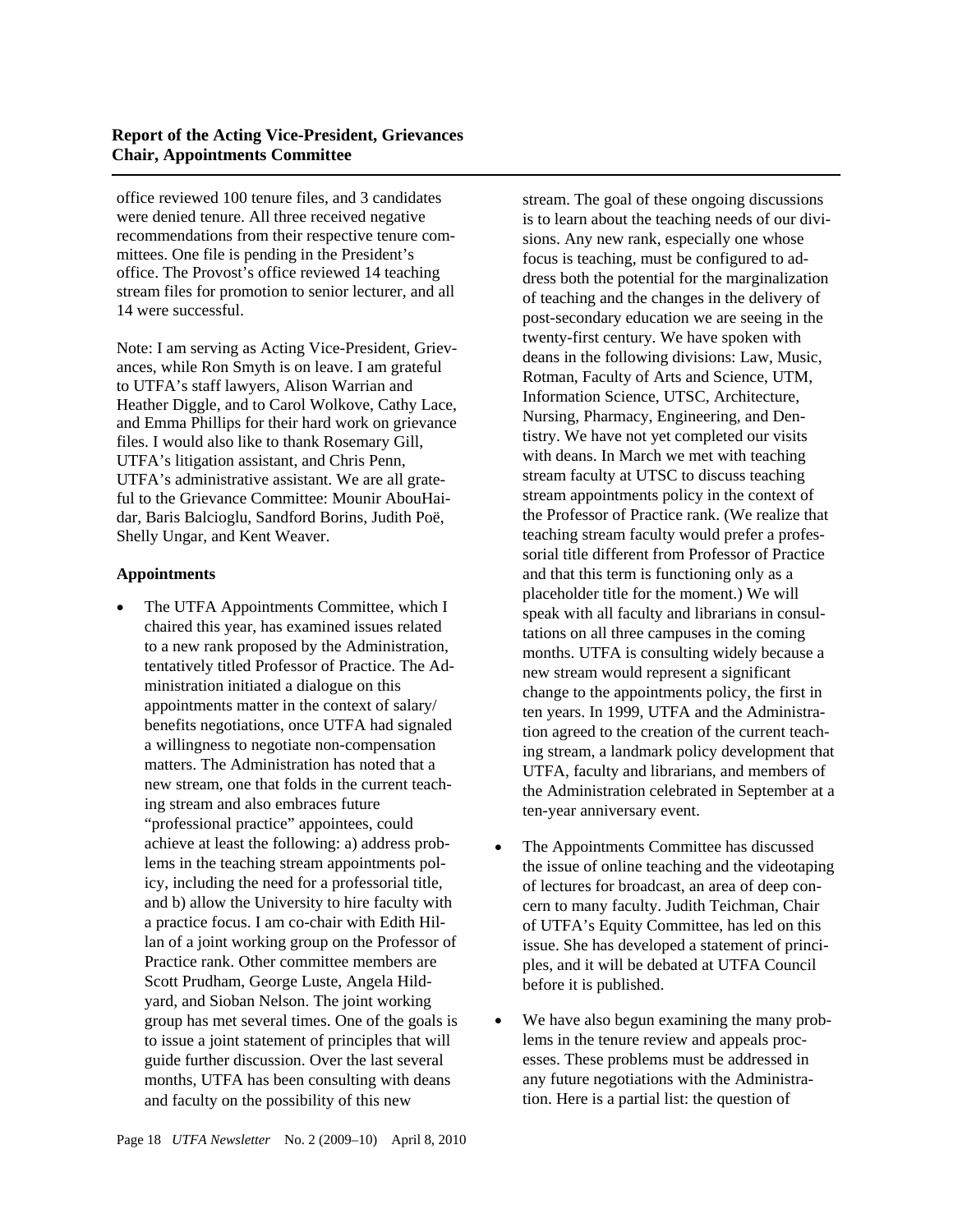## **Report of the Acting Vice-President, Grievances Chair, Appointments Committee**

objective criteria for tenure (the bar to be met is ill-defined); the difficulty candidates face when they attempt to compare themselves to colleagues who have recently been tenured; the substantial power of the chair in the tenure review process (choosing externals; assembling some of the materials that go to the tenure committee; writing summaries and statements of reasons); the issue of file preparation – candidates suffer when the dossier is incomplete, even when the problem is the Administration's; the issue of overdependence on external letters and on the words "excellence" or "competence"; the fundamental problem that future promise is not well defined/understood/ applied. Many other weaknesses in our policy and guidelines must be corrected.

- The policy issues of our academic librarians are just as significant as those in the other streams. Librarians have been systematically disadvantaged as a result of weak policy language. A forthcoming Association Grievance will attempt to challenge the practices that have undermined the professional and academic status and independence of our librarians.
- Several crises in UTSC's teaching stream this year only confirm what UTFA has been arguing for a long time: the policies and guidelines that affect the stream must be substantially improved. An external review report on UTSC's Department of Humanities argued that the teaching stream should lose all of its leadership and administrative positions. Teaching stream on that campus have been instrumental in the

development of new programs in recent years. Their scholarship, their superb teaching, and their significant contributions to administrative excellence in that division testify to their important role in the University. Program change at UTSC has created uncertainty for several teaching stream faculty there. Security is the most important issue facing the teaching stream. Security has at least three parts in terms of policy: security of the initial appointment (faculty are sometimes terminated after a few years even when they have been appointed in continuing positions); security in terms of workload (course load and other duties are often arbitrarily increased or changed); security of the continuing appointment (policy language currently in place provides inadequate security).

UTFA faces significant policy challenges in the coming years. We must maintain our focus on reform of our policies and the framework in which they are contextualized: the Memorandum of Agreement. I would like to close by thanking the members of the UTFA Appointments Committee: Helen Grad, Peter Dungan, Viktoria Jovanovic-Krstic, Jody Macdonald, Lynda Mainwaring, George Milbrandt, John Munro, Jeff Newman, Jun Nogami, Geeta Paray-Clarke, Dennis Patrick, Judith Poë, Margaret Procter, Scott Prudham, Mohini Sain, Ron Smyth, Harriet Sonne de Torrens, Judith Teichman, Kent Weaver.

Cynthia Messenger Acting Vice-President, Grievances Chair, Appointments Committee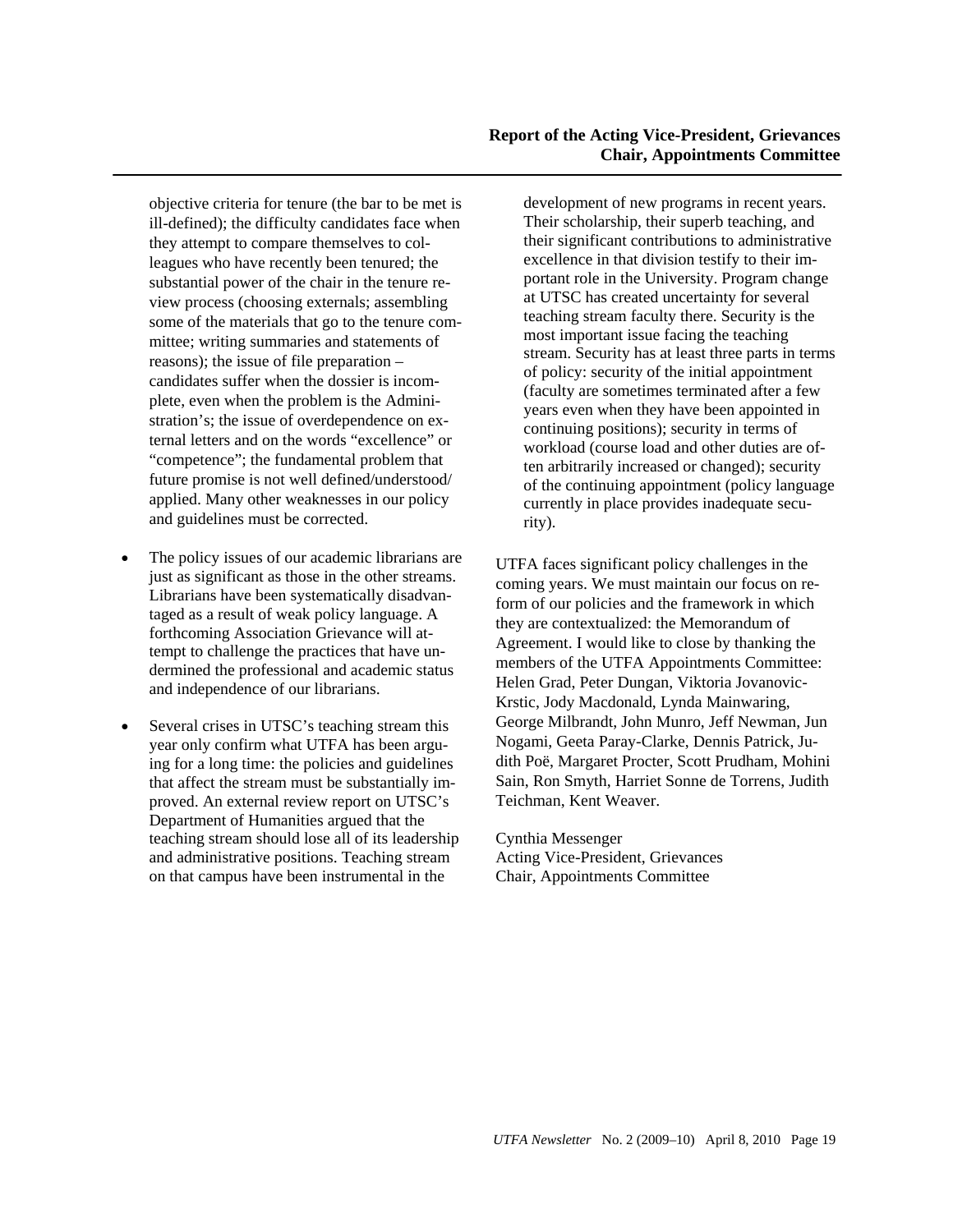# **Report of the Vice-President, University and External Affairs**

This year's report starts with a very brief quiz.

Does CAUT stand for: Citizens Against Using Telephones (http://www.robpc.com/caut); or

Canadian Association of University Teachers (www.caut.ca)

Does OCUFA stand for: Ontario Confederation of University Faculty Associations (www.ocufa.on.ca*)* 

Does UTFA stand for: Upper Teign Fishing Association (http://www.upper-teign-fishing.org.uk); or

University of Toronto Faculty Association (www.utfa.org)

Congratulations if you answered yes to all. It should be noted that the University and External Affairs portfolio does not currently extend to Citizens Against Using Telephones nor to the Upper Teign Fishing Association.

Starting with the University part of the "University and External Affairs" equation, the University and External Affairs (UEA) Committee met to evaluate the short-listed candidates for the Al Miller Memorial Award and the Undergraduate Tuition Bursary. I am pleased to announce that Mr. Geng Liu, an Engineering undergraduate, won the tuition bursary; and that Ms. Jing Fu, a Ph.D. candidate from OISE, won the Al Miller award. The Committee will be meeting to review the terms of reference for both the bursary and the award with an eye to recommending potential changes. In each instance the current terms of reference are short and very open ended.

The UEA Committee met to plan for upcoming Macpherson Lectures. I am very pleased to announce that we are in negotiations with the Honorable Madam Justice Rosalie Abella, a distinguished Supreme Court of Canada judge, to finalize a date for the 2012 lecture. The Committee is also working to finalize a speaker for the 2011 Macpherson lecture. Watch for subsequent details on that.

I have attended several meetings of UTEAU: University of Toronto Employees, Associations and Unions. UTEAU is an informal forum where CAW 2003, CUPE 1230, CUPE 2484, CUPE 3261, CUPE 3902, CUPE 3907, USW 1998, GSU, UTSU, APUS and UTFA come together. There will *not* be a quiz to enumerate what all the acronyms stand for. This year UTEAU has discussed matters of shared concern including bargaining updates and concerns, EI payments, Campaign for a Poverty Free Ontario, pension governance, the Lakehead University closure (see below), and several matters relating to university governance.

I, along with the President and my fellow Vice-Presidents of UTFA, have participated in the regular meetings of the Joint Committee with the University Administration.

Penni Stewart, the President of CAUT, was a guest at the January meeting of UTFA Council. There were two parts to her presentation. The first half was concerned with the 2009 World Conference on Higher Education held in Paris. The second half addressed a number of concerns raised by the Canadian Science Policy Conference held in Toronto in 2009

In mid-March Paul Jones of CAUT conducted an Intellectual Property workshop covering a wide range of issues related to copyright and patents. The number of questions for Paul easily outstripped the time available, suggesting another session next year would be appropriate.

On the external side of the "University and External Affairs" mandate, I had several dealings with both CAUT and OCUFA. CAUT-related activity includes monitoring and responding to various CAUT lists and mailings, bringing various initiatives to the attention of Executive and/or Council, and representing UTFA at meetings of CAUT Council. Last November UTFA and CUPE 3902 Unit 3 jointly lobbied MPs Mario Silva (Liberal) and Olivia Chow (NDP) as part of CAUT's Parliament Hill Day.

I have attended several OCUFA Board of Director meetings and reported at both Executive and Council on various OCUFA initiatives. One of the most important initiatives is OCUFA's "Quality Matters" campaign and I would draw your attention to the Web site (www.quality-matters.ca) and urge you to take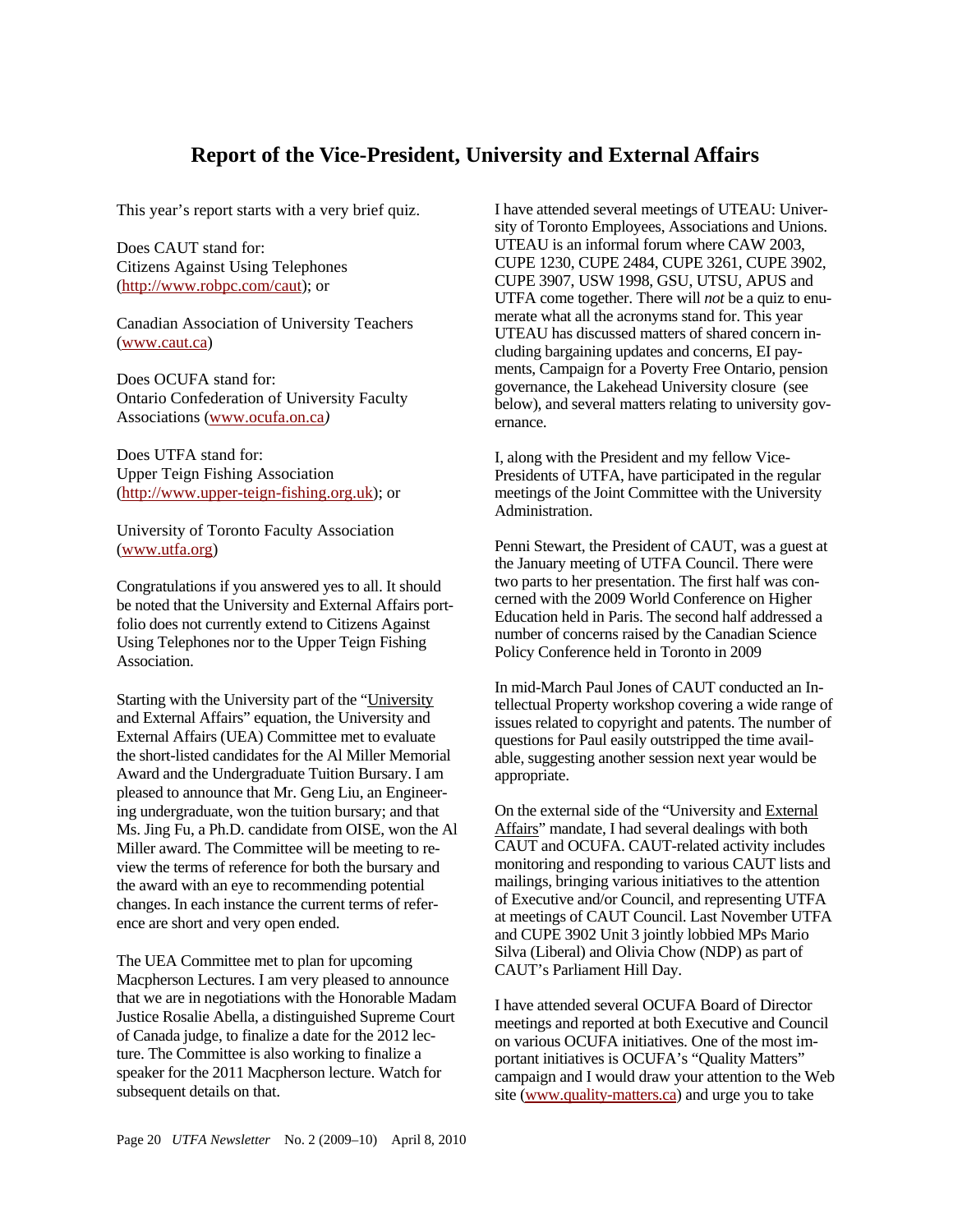just the couple of minutes required to make your views known to the Ontario government and your local MPP. On March 30 both George Luste and I attended the Queen's Park Reception to lobby local MPPs on matters of concern to UTFA.

It should be noted that both CAUT and OCUFA sponsor awards that recognize our fellow academic staff. I urge you to visit both web sites, review the various terms of reference and nomination deadlines, and nominate a colleague deserving of such an award.

Working with Terezia Zoric, Chair of the Teaching Stream Committee, we have approached both CAUT and OCUFA with UTFA's concerns about their respective "teaching only" documents. To date there have been more discussions with OCUFA and we are encouraged by the response (please see the Teaching Stream Committee report for more).

In December of last year I joined fellow representatives from faculty associations across Canada, as well as CAUT and OCUFA, in Thunder Bay to support the Lakehead University Faculty Association (LUFA) in their opposition to the unilateral closure (i.e., lockout) of the university for four days in late December. This closure, without advance consultation or negotiation, included four days without pay and LUFA views it as a lockout. LUFA has taken the matter to arbitration and, at the time of writing, a decision in this very important matter is pending.

Finally I want to thank the following members of the University and External Affairs Committee for their valuable contributions to the Committee's work: Helen Grad, Lino Grima, Mary Alice Guttman, Jody Macdonald, and Victor Ostapchuk.

Kent Weaver Vice-President, University and External Affairs

# **Report of the Treasurer**

The Association continues to be in good financial health with an accumulated reserve of about \$2,280,000. As prescribed by the UTFA investment policy the reserve fund is divided into thirds: cash, liquid bonds, and liquid equities. The diversification of the funds has minimized the effects of continued uncertainty in market conditions. The Financial Advisory Committee met in October and April to review the investments in the Association's reserve fund. The members of the committee, including myself, are George Luste, Sandford Borins, and Laurence Booth. I thank them for taking the time to meet and for the stimulating discussions.

Attached to this newsletter is the final version of the Association's Audited Financial Statements for the fiscal year ending June 30, 2009. I wish to thank Donna Mehta of Cowperthwaite Mehta for the timely completion of this year's audit. Marta Horban, our Business Officer, has been invaluable in assisting me as Treasurer, and for providing support for the preparation of our annual audit.

Dennis Patrick Treasurer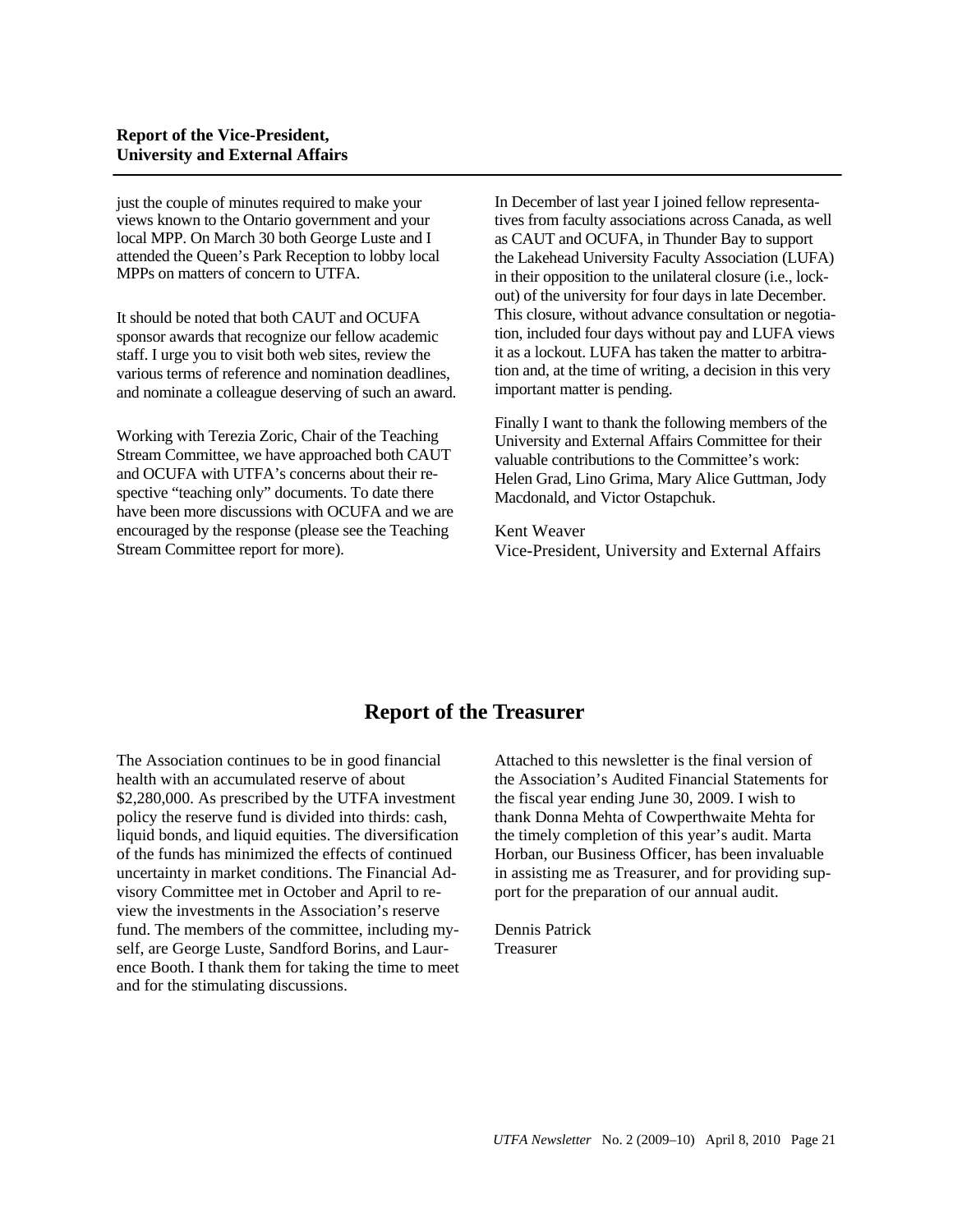# **Report of the Chair of the Equity Committee**

## **Equity in Times of Fiscal Constraint**

In my last report I suggested that the scope of the work of the Equity Committee ought to be broadened to embrace a broader range of equity concerns. I have begun by initiating a major study of University of Toronto faculty and librarian salaries. This report had been originally requested as an update of an earlier 2001 report on gender inequality in U of T salaries. That relatively small undertaking has mushroomed into a major report that has revealed a wider variety of equity issues and concerns.

An examination of some of the preliminary data confirms my perception that equity issues at the University of Toronto would be enormously challenging in their complexity. Gender continued to be a salient issue although not evenly so across the university. The preliminary data also suggest there are other sources of substantial salary inequality that we, as a community, should be concerned about. While some of these differentials may be considered legitimate, others arguably are not. Your Equity Committee has decided that it is important to take the time to examine the data from every possible angle in order to be sure that our interpretation is both accurate and fair. This work has been carried out by a small working group.

Your Equity Committee met to explore the broader implications of the issues revealed in the preliminary draft report and to consider how best to move forward. The Equity Committee recommended that the report be carefully crafted and thoroughly vetted before general publication. Once complete, the revised report will go before your Council Executive and the Equity Committee for input and comments. In its examination of the preliminary report, the Equity Committee also directed that once the final report is ready for distribution, the analysis and data upon which the interpretive short report is based be made available to the general readership in an Appendix – with the exclusion of data that might allow the identification of particular salaries, of course. I would like to thank the Equity Committee for its advice and support in this important initiative, and Reni Chang in the UTFA office for her valuable work on the project.

The report will no doubt generate many questions, one of the most important of which will be how and why such differentials have arisen or been sustained. While we have a considerable body of literature on the gender issue, this is less the case for other sources of salary differential, particularly those peculiar to the University of Toronto. Exploring these issues will be the next step in the process. Attempts to grapple with these issues will lead us to such topics as starting salaries, the ways in which merit increases are arrived at, and the manner in which budget allocations across the campus have occurred in the past. The equity committee will have an important role to play in these discussions.

Discussions surrounding equity issues are inevitably fraught with sharp differences of opinion. The academic literature on both the legitimacy and origins of university salary differentials is itself deeply divided. Strong personal reactions from both the relatively well treated and those who believe themselves less well treated are natural. Such debates can be especially difficult in times of fiscal constraint. However, in times like these it is especially important to be clear about who among us can least afford to bear the burden of any imposed fiscal discipline. I am confident that we will be able to come together as a community on issues of equity and that we will recognize the importance of justice and fairness among ourselves to our larger mission of teaching and scholarship.

Judith Teichman Chair, Equity Committee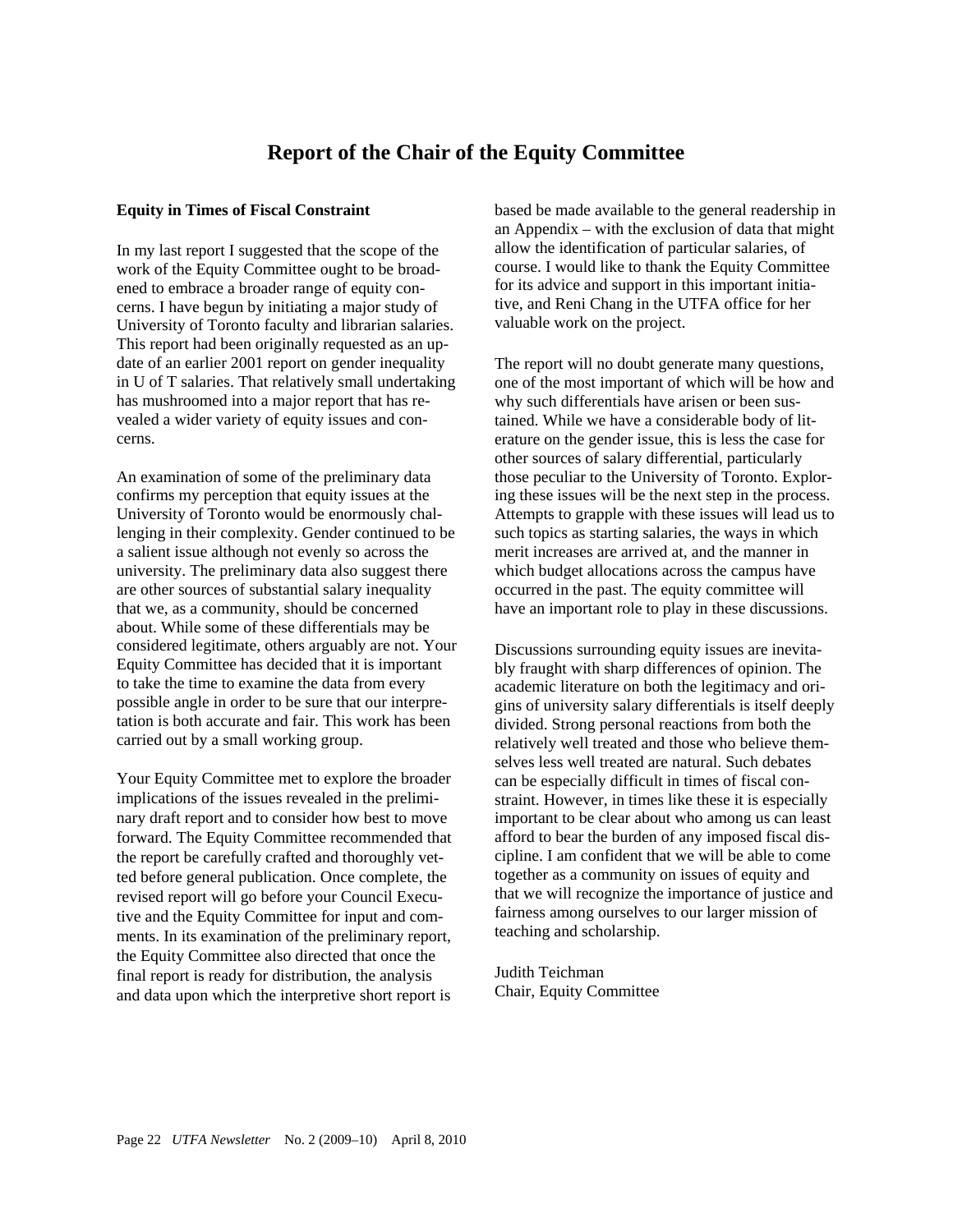# **Report of the Chair of the Librarians Committee**

First off, I would like to thank this year's committee members – Harriet Sonne de Torrens, Kathryn FitzGerald, Kent Weaver, Kimberly Silk, Mary-Jo Stevenson, Noel McFerran, Suzanne Meyers Sawa, and Vicki Skelton – for their hard work. I would also like to thank the other members of the UTFA Executive, UTFA Council, and UTFA's internal counsel and staff for their willingness to take on librarians issues as one of the Association's core activities this year.

This has been a challenging year for librarians across the country. The librarians at the University of Western Ontario almost went on strike to protect their rights. The librarians at McMaster University formally certified after their association was unable to react effectively to the surprise terminations of two long serving librarians. At other institutions, such as McGill, librarians are struggling to maintain academic rights and freedoms.

At U of T, however, there has been progress. Major concerns such as workload were brought into the bargaining process with the result that workload is now an issue UTFA can negotiate with access to mediation and arbitration (if necessary). Much of the committee's work over the past year has focused on providing input for the bargaining process. It has been a challenge to capture the full range of duties and working conditions available to a librarian at U of T and ensure that these realities were reflected in the bargaining process.

The committee also worked with the Joint UTFA Librarians–Administration Committee to help improve communications and clarify policy and procedural issues. Though this committee started several years ago as a pilot project, it has evolved into an important relationship that should be fostered going into the future.

One thing I have learned over the past few years is that the roles, responsibilities, and working conditions for librarians at U of T are incredibly varied. We have worked hard to try to document and understand the variety of librarian appointments that exist around the University, but communication is key. To this end, the Librarians Committee will be hosting a spring social event late in May. Please keep your eyes open over the next couple of weeks for an invitation. This event will be an opportunity to meet your colleagues and share your experiences as a librarian at the University of Toronto.

As I step down as chair of the committee I am encouraged by the enthusiasm that the committee and the association has shown for raising the status of librarians within U of T. I would like to thank everyone at the Association for their support, advice and vision. It has been a challenging learning experience, but it is one that I hope to return to later in my career.

Jeff Newman Chair, Librarians Committee

# **Report of the Chair of the Teaching Stream Committee**

It has been a busy year at UTFA!

On September 24, 2009, at the University of Toronto Faculty Club, UTFA hosted a well-attended celebration to mark the 10-year anniversary of the formation of the teaching stream. Titled "Enhancing Teaching and Learning: Ten Years of Successful Collaboration," the impressive gathering of faculty and librarians from various disciplines and all campuses highlighted the considerable accomplishments of our highachieving stream. (To see a 'Gallery of Publications' by teaching stream members that were displayed at the celebration, please visit UTFA's home page at www.utfa.org .) The event offered an excellent opportunity to reflect on the important gains UTFA has procured for faculty with teaching intensive appointments in the last decade, while at the same time detailing the

work yet to be done. I wish to thank Cynthia Messenger and UTFA's staff for all their hard work in organizing this event and making it so successful.

Much energy has been devoted over this past year to membership outreach and renewal, negotiating with the University Administration to transform how and what we bargain, lobbying our provincial and national organizations to more effectively represent all of our members, and responding to members' queries – both routine and alarming. In each of these diverse contexts, members of UTFA's Teaching Stream Committee, alongside members of our bargaining and Executive committees, contributed meaningfully to the essential work of advocating for significant improvements in the job security, work-life balance, dignity, and status of the teaching stream.

*UTFA Newsletter* No. 2 (2009–10) April 8, 2010 Page 23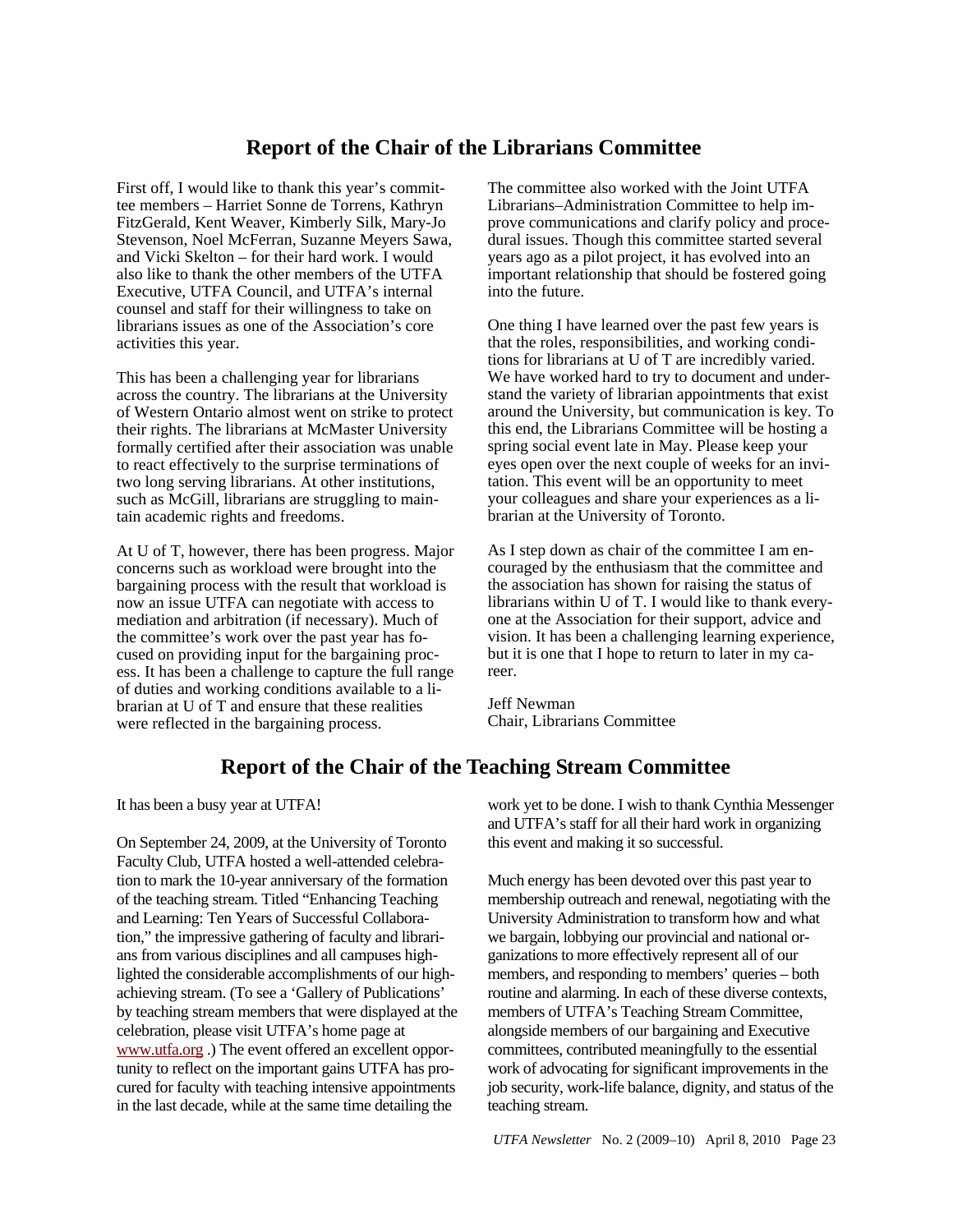#### **Strengthening Security in the Teaching Stream**

UTFA has become increasingly outspoken about the need to bolster security provisions for our stream. Robust security for faculty and librarians has at least four major components: security of the initial appointment, security of the continuing appointment, security of workload, and security of the grievance or appeals process.

Recent negotiations with the Administration have resulted in some significant gains for the teaching stream (and indeed all faculty and librarians) in the areas of workload and grievances and appeals/ dispute resolution (see Scott Prudham's SB&P report and also Cynthia Messenger's Grievance report). However, despite these improvements, security provisions for teaching stream faculty require further major reform. Following lengthy face-toface negotiations with the Administration, we agreed that this and related matters would be further pursued within the context of the joint working group on Professors of Practice, chaired by UTFA Appointments Chair Cynthia Messenger. (For more on the work of this group, see Cynthia's report.)

## **Enhancing the Status of Teaching Stream Faculty**

Currently, teaching stream faculty at the University of Toronto share the title of "Lecturer" with nonpermanent and often part-time sessional lecturers. This is a source of confusion for students, colleagues, and the broader academic community. Unfortunately, the title of Senior Lecturer, well regarded in the UK, carries too little respect in our North American context. We need titles that grant faculty with teaching-intensive appointments the same level of esteem as is properly granted to our colleagues in the tenure stream. Title change is currently a central focus of the joint working group on Professors of Practice.

UTFA will continue to advocate for symbolic and substantive policy changes to improve the dignity and respect accorded to the contributions of teaching stream faculty. Too often, our members receive powerful messages from the Administration (and

sometimes even from some of our own colleagues and provincial and national associations) that tell us that teaching is less valuable than research, and that the financial and cultural hierarchy that places tenure stream faculty above teaching stream faculty and librarians is natural and inevitable.

We need to continue to participate in bargaining, policy reform, and advocacy geared toward enhancing the status of teaching, preserving time for teaching stream faculty to engage in research-related activities, and to having both traditional and nontraditional forms of scholarly work recognized and compensated. As was exemplified in the latest round of bargaining, UTFA has worked very hard to do precisely this for some time.

## **Upcoming Teaching Stream Events**

Promotion to Senior Lecturer Workshop. UTFA is presenting a workshop to assist faculty members in the teaching stream in preparing for promotion consideration on May 4, 2010. It will be held at OISE, 252 Bloor Street West, in Room 5-260, and is open to all teaching stream members of UTFA. We urge those newly hired to attend this workshop as well as those who might be closer to promotion consideration. Members should register by email to faculty@utfa.org by April 30, 2010, with their name, department and/or faculty, and rank. *Participants will receive information packages.*

## **Appreciations**

Finally, many thanks to the members of UTFA's Teaching Stream Committee, 2009–10: Don Boyes, Nancy Johnston, George Luste, Jody Macdonald, Hazel McBride, Cynthia Messenger, Suzanne Meyers Sawa, Theresa Moritz, Geeta Paray-Clarke, Judith Poë, Margaret Procter, and Tyler Tokaryk. Many thanks also to Chris Penn and all the other staff at UTFA for their thoughtful support.

Terezia Zoric Chair, Teaching Stream Committee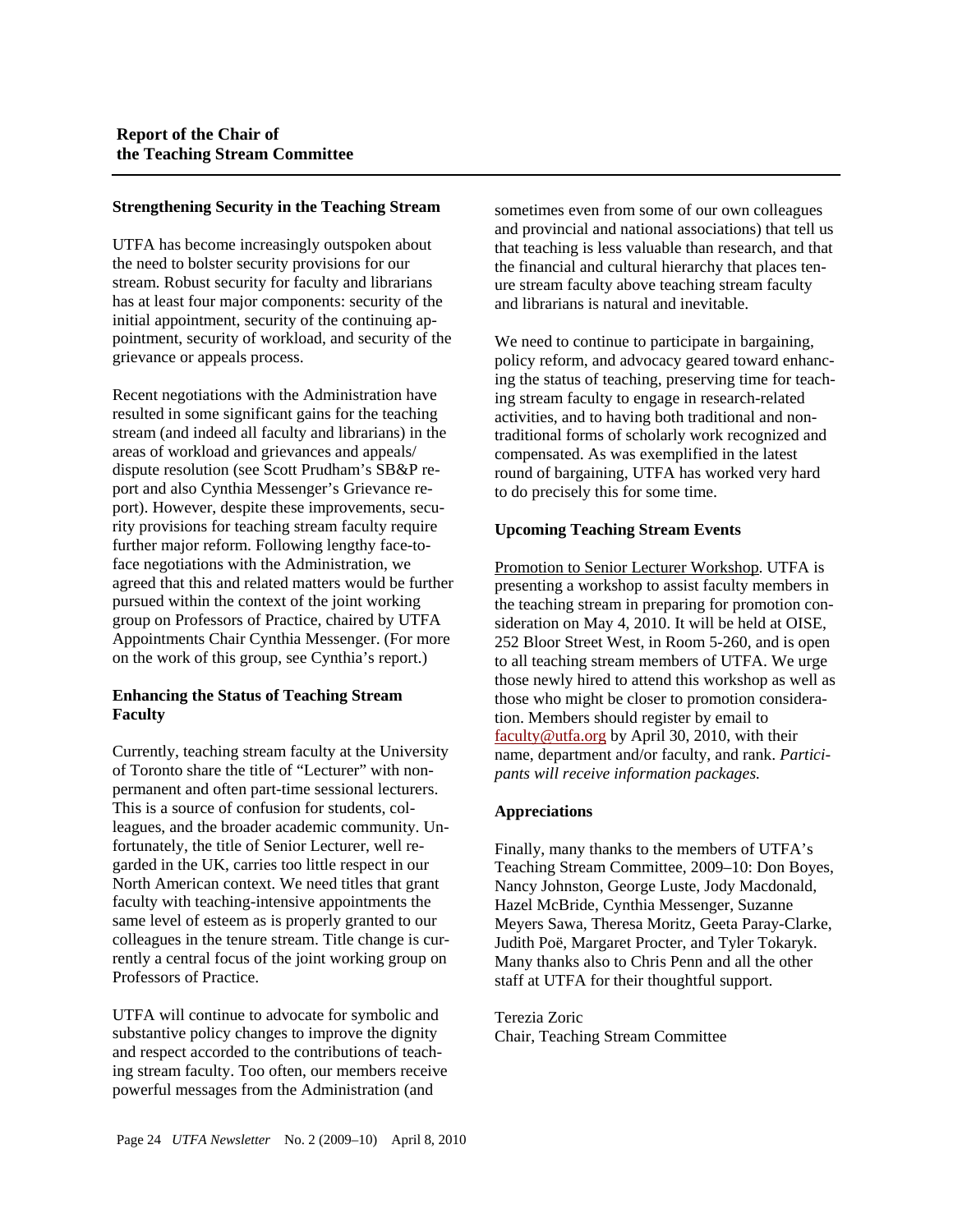# **Report of the Chair of the Membership Committee**

I would like to begin by thanking all faculty and librarians for helping to provide the UTFA negotiating team with the capacity, clarity, and legitimacy required to negotiate hard won changes to our framework agreement in this most recent round of bargaining. One of the ways you did this was by responding to consultations organized by the Membership Committee. Input from members on workload and on bargaining shaped our proposals and compelled the Administration to negotiate with us in face-to-face bargaining and in mediation including over issues not strictly subject to the bargaining article of our Memorandum. That is a major achievement!

Building on this success, the Membership Committee has continued its outreach to members. We are in the midst of a period of renewal and reform at UTFA, and the Membership Committee remains committed to facilitating these processes. Highlights of our activities over the course of the last year include:

- In early October we organized an event and social. The first hour was devoted to a new hire orientation program at which members of UTFA's Executive and Membership Committees presented information and guidance while also responding to questions from newly hired faculty and librarians. The second hour was open to all members and included updates on bargaining and pension governance reforms.
- We have continued our targeted outreach to newly hired faculty and librarians through lunches including one or two members of the Executive and Membership Committees together with small groups of new hires. UTFA President George Luste has made a priority of these lunches and has attended the vast majority of them.
- We conducted outreach events at both UTSC and UTM this year to update members on the status of negotiations and to provide a forum for members of all disciplines to come together to discuss common issues.
- We have been encouraging members to fill vacant UTFA Council seats to broaden and strengthen our connections with the wide diversity of scholarly and professional communities UTFA represents. We have had considerable success in this initiative and UTFA has welcomed several new Council members to the fold over the course of the last year. That said, this job never ends as some vacancies remain while others arise from the expiry of terms. The full list of UTFA Councillors and constituencies is on our website. If your constituency does not yet have a representative, please contact the Membership Committee at membership@utfa.org and we will work with you to help encourage potential candidates.
- We have also been involved in planning and coordination for the AGM this year and the last two years with the aim of increasing and broadening participation from our membership.
- The committee also spent time developing a new round of consultations focusing on UTFA's evolving relationship with the University Administration and the consequences that may have on how UTFA does its business. We have held several of these during the year, with more to come. Again, if you and your colleagues would like to participate in a dialogue about the future of UTFA and the University of Toronto, please be in touch to set one up.
- On March 20 the Membership Committee conducted the UTFA Council Orientation and Skills Development Workshop. The event was very well attended. The goal of this workshop was to provide Council members, particularly new ones, with information they need to do their important work. In addition, the workshop was designed to identify ways in which Council can help shape the renewal of UTFA by becoming a more effective conduit between UTFA's leadership and its members. Many important ideas were shared. Look for followup in the form of some new ways of conducting UTFA Council meetings in the near future.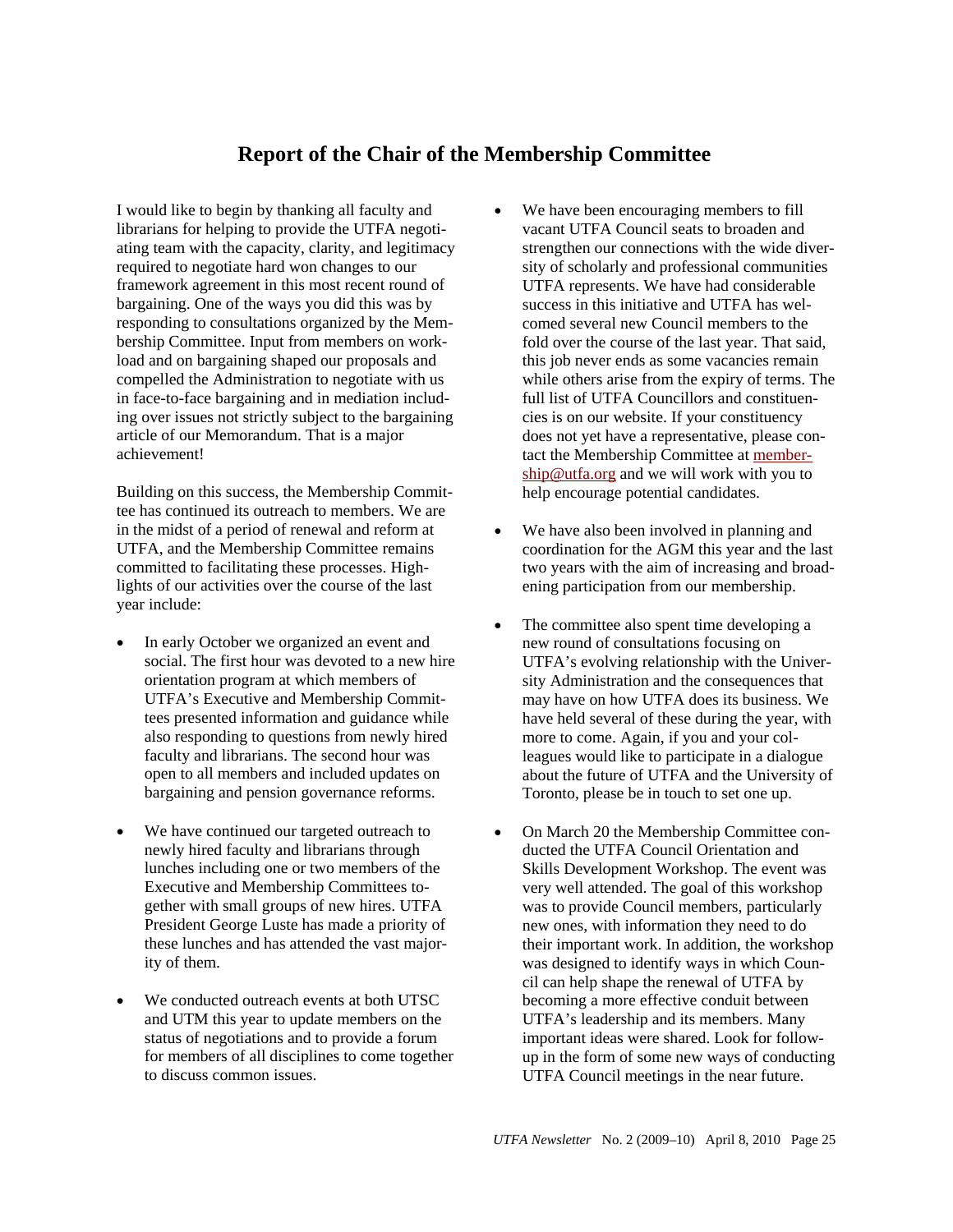## **Report of the Chair of the Membership Committee**

We understand the need to continue to renew UTFA so that it can be an outlet for the aspirations of our members. This includes UTFA's familiar role in advocating over matters such as compensation and grievance representation, but also more broadly in providing a conduit for our members in defining and defending a view of what this institution is and should be. The process of reform and change is not over. It has really just begun.

This is an exciting time for UTFA. If there ever was a time for you and your colleagues to be more involved, that time is now! Please get in touch with

me or anyone on the committee if you have interest or any questions in this regard.

I would like to thank Joshua Barker, Helen Grad, Lino Grima, Reid Locklin, George Luste, Theresa Moritz, Katharine Rankin, Peter Sawchuk, Jesook Song, Harriet Sonne de Torrens, Kent Weaver, and Terezia Zoric for their passionate work on the Membership Committee.

Scott Prudham Chair, Membership Committee



Participants at the March 20, 2010, UTFA Council Skills Development and Orientation Workshop.

From left: Joshua Barker, Rachel Silvey, Jim Clarke, Helen Rodd, Victoria Skelton, Harriett Sonne de Torrens, and George Luste with facilitator Reid Locklin in the foreground.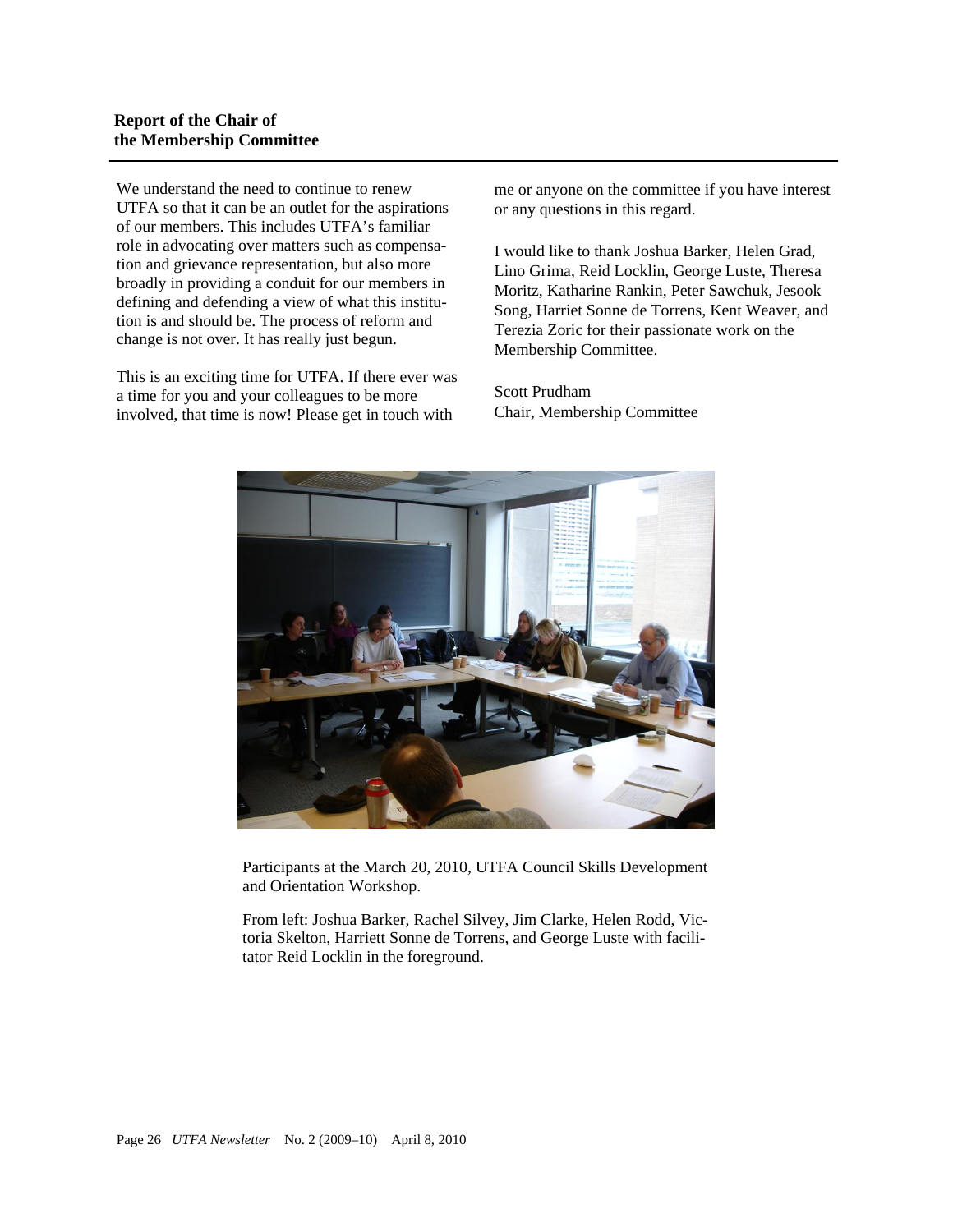# **Audited Financial Statements**

## UNIVERSITY OF TORONTO FACULTY **ASSOCIATION**

**FINANCIAL STATEMENTS** 

JUNE 30, 2009

 $\mathcal{A}$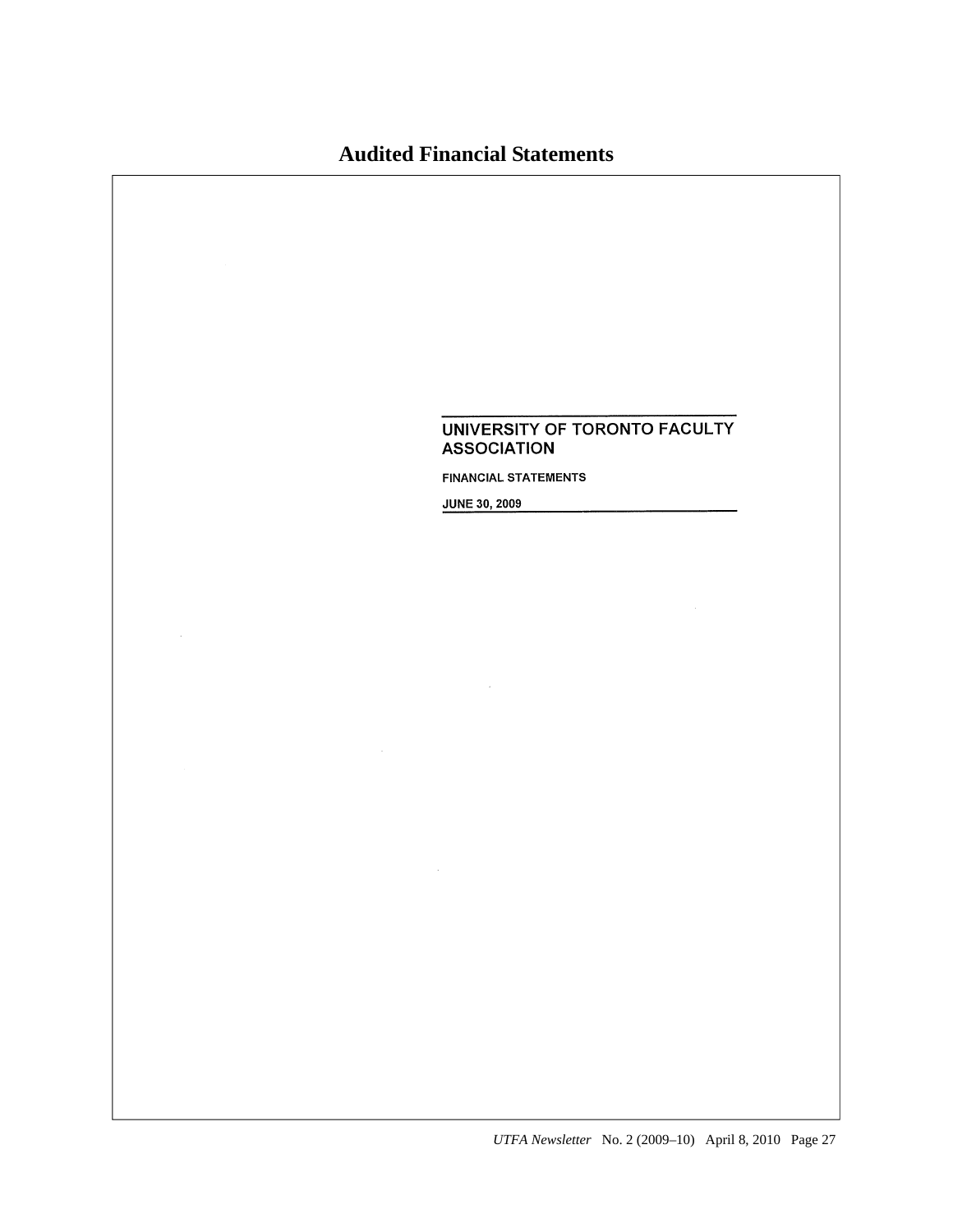# Cowperthwaite Mehta C H A R T E R E D A C C O U N T A N T S **AUDITORS' REPORT** To the Members, University of Toronto Faculty Association: We have audited the balance sheet of the University of Toronto Faculty Association as at June 30, 2009 and the statements of changes in fund balances and unrestricted operations and cash flows for the year then ended. These financial statements are the responsibility of the Association's management. Our responsibility is to express an opinion on these financial statements based on our audit. Except as explained in the following paragraph, we conducted our audit in accordance with Canadian generally accepted auditing standards. Those standards require that we plan and perform an audit to obtain reasonable assurance whether the financial statements are free of material misstatement. An audit includes examining, on a test basis, evidence supporting the amounts and disclosures in the financial statements. An audit also includes assessing the accounting principles used and significant estimates made by management, as well as evaluating the overall financial statement presentation. The Association derives revenue from membership fees, the completeness of which is not susceptible to satisfactory audit verification. Accordingly, our verification of membership fees was limited to the amounts recorded in the records of the Association and we were not able to determine whether any adjustments might be necessary to revenues, excess of expenses over revenue, current assets and fund balances. In our opinion, except for the effect of adjustments, if any, which we might have determined to be necessary had we been able to satisfy ourselves concerning the completeness of the revenues referred to in the preceding paragraph, these financial statements present fairly, in all material respects, the financial position of the Association as at June 30, 2009 and the results of its operations and its cash flows for the year then ended in accordance with Canadian generally accepted accounting principles. Cowperthwaite Mehta **Chartered Accountants Licensed Public Accountants** October 23, 2009 Toronto, Ontario 187 Gerrard Street East Toronto Canada M5A 2E5 Telephone 416/323-3200 Facsimile 416/323-9637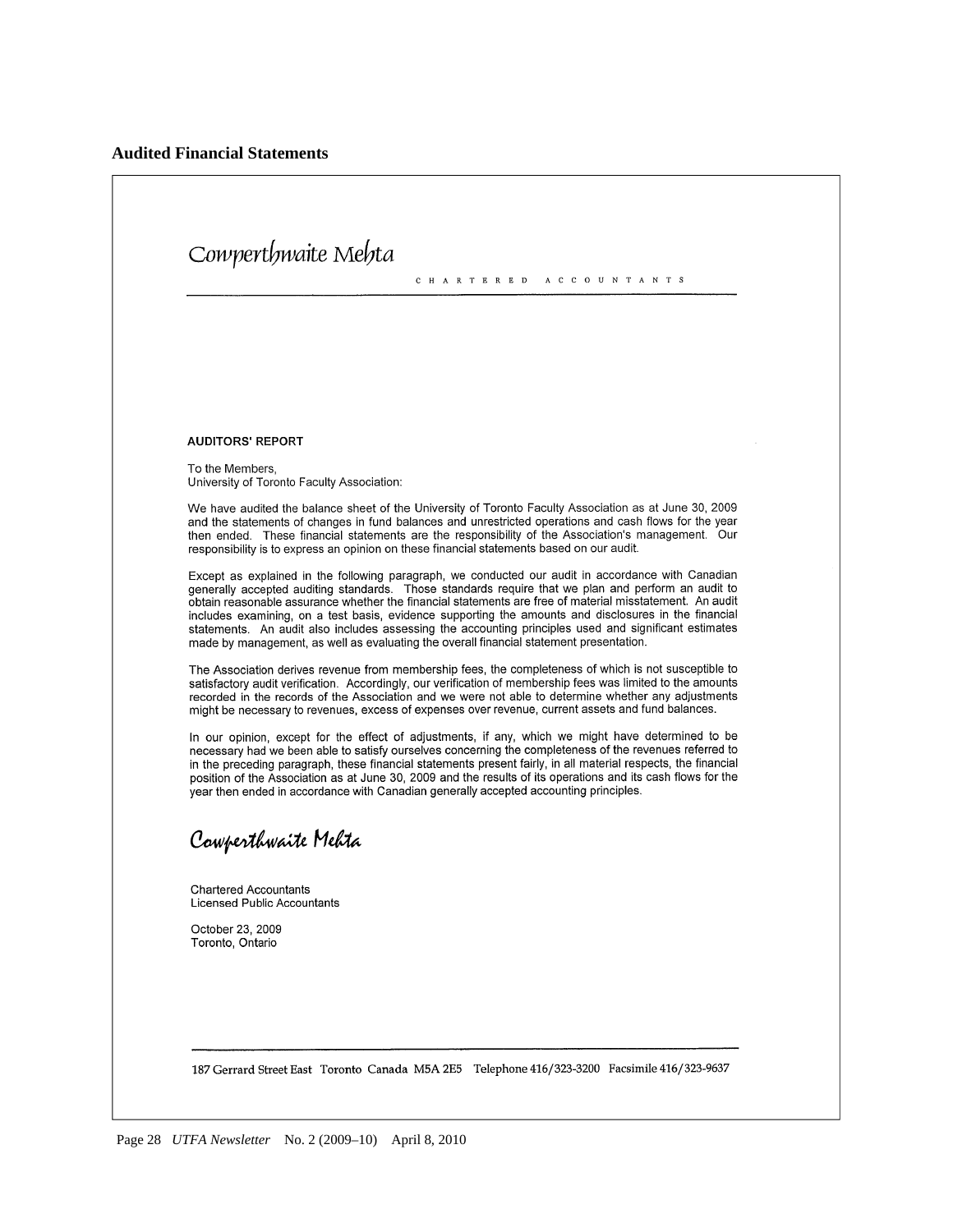| <b>BALANCE SHEET</b>                        |                            |                         |
|---------------------------------------------|----------------------------|-------------------------|
| <b>AS AT JUNE 30, 2009</b>                  |                            |                         |
|                                             | 2009                       | 2008                    |
| <b>ASSETS</b>                               |                            |                         |
| Current assets                              |                            |                         |
| Cash<br>Marketable securities (note 5)      | 201,688<br>\$<br>2,169,685 | \$ 163,428<br>2,262,433 |
| Accounts receivable<br>Prepaid expenses     | 15,975<br>8,299            | 9,248                   |
|                                             |                            | 5,333                   |
|                                             | 2,395,647                  | 2,440,442               |
| Capital assets                              | 107,759                    | 106,795                 |
|                                             | \$2,503,406                | \$2,547,237             |
| <b>LIABILITIES AND FUND BALANCES</b>        |                            |                         |
| Current liabilities                         |                            |                         |
| Accounts payable and accrued liabilities    | \$116,658                  | 94,751<br>\$            |
| Fund balances<br>Invested in capital assets |                            |                         |
| Contingency reserve (note 7)                | 107,759<br>750,000         | 106,795<br>750,000      |
| Unrestricted                                | 1,528,989                  | 1,595,691               |
|                                             | 2,386,748                  | 2,452,486               |
|                                             | \$2,503,406                | \$2,547,237             |
|                                             |                            |                         |
|                                             |                            |                         |
| Approved on behalf of the UTFA Council:     |                            |                         |
|                                             |                            |                         |
|                                             |                            |                         |
|                                             |                            |                         |
| DAH MERGURER                                |                            |                         |
|                                             |                            |                         |
|                                             |                            |                         |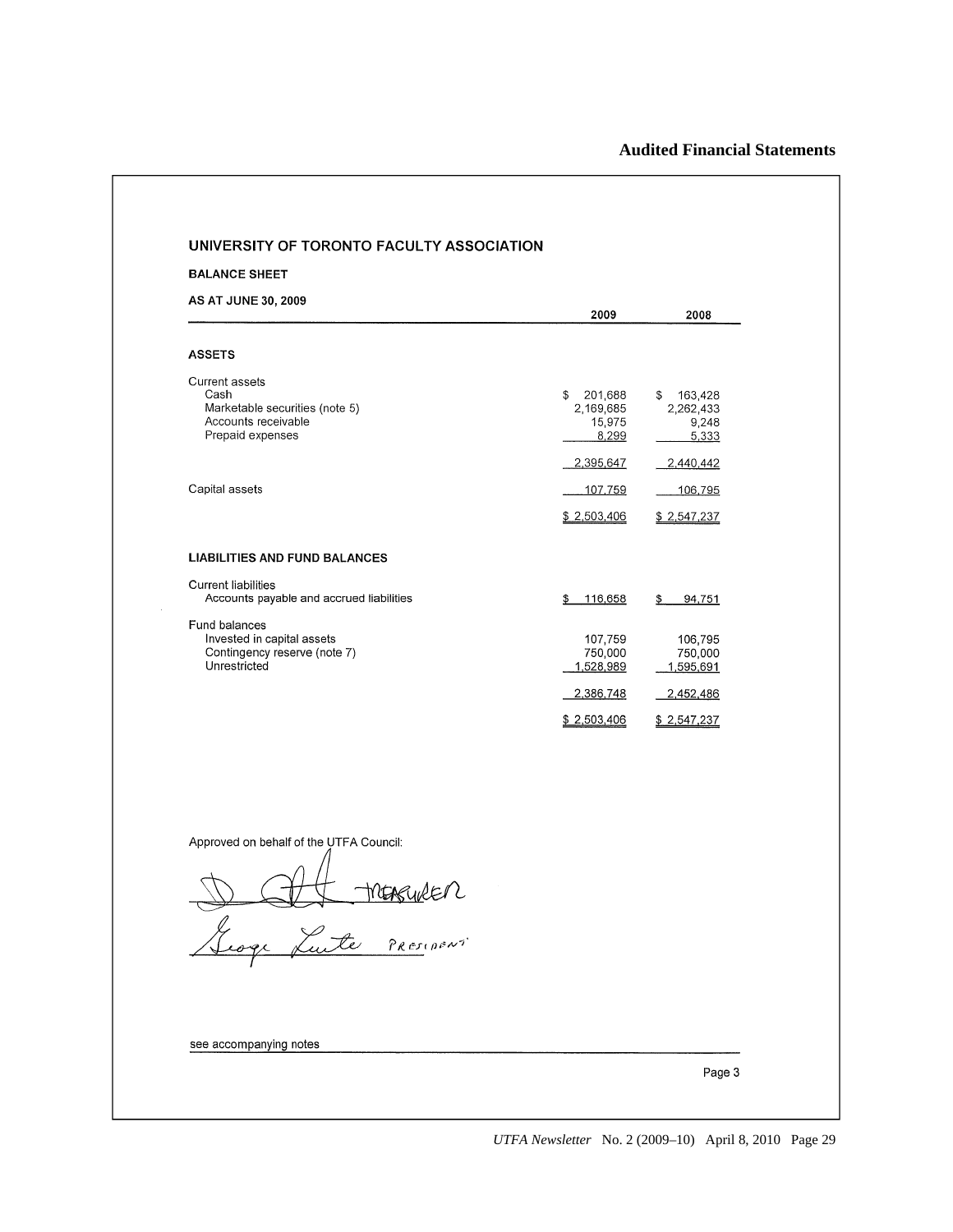STATEMENT OF CHANGES IN FUND BALANCES

FOR THE YEAR ENDED JUNE 30, 2009

|                                                            | Unrestricted    | Invested in<br>capital assets | Contingency<br>reserve<br>(note 7) | Total           | Total       |
|------------------------------------------------------------|-----------------|-------------------------------|------------------------------------|-----------------|-------------|
| Balance, beginning of year                                 | \$1.595.691     | 106,795<br>\$                 | 750.000<br>S                       | \$2.452.486     | \$2,511,101 |
| Excess of expenses over<br>revenue                         | (58,933)        |                               |                                    | (58, 933)       | (58, 615)   |
| Adjustment to fair market<br>value of investments (note 3) | (6, 805)        |                               |                                    | (6, 805)        |             |
| Purchase of capital assets                                 | (41, 834)       | 41.834                        |                                    |                 |             |
| Amortization                                               | 40,870          | (40, 870)                     |                                    |                 |             |
| Balance, end of year                                       | 1.528,989<br>\$ | 107.759<br>\$                 | 750.000<br>S                       | 2,386,748<br>\$ | \$2,452,486 |

2009

2008

see accompanying notes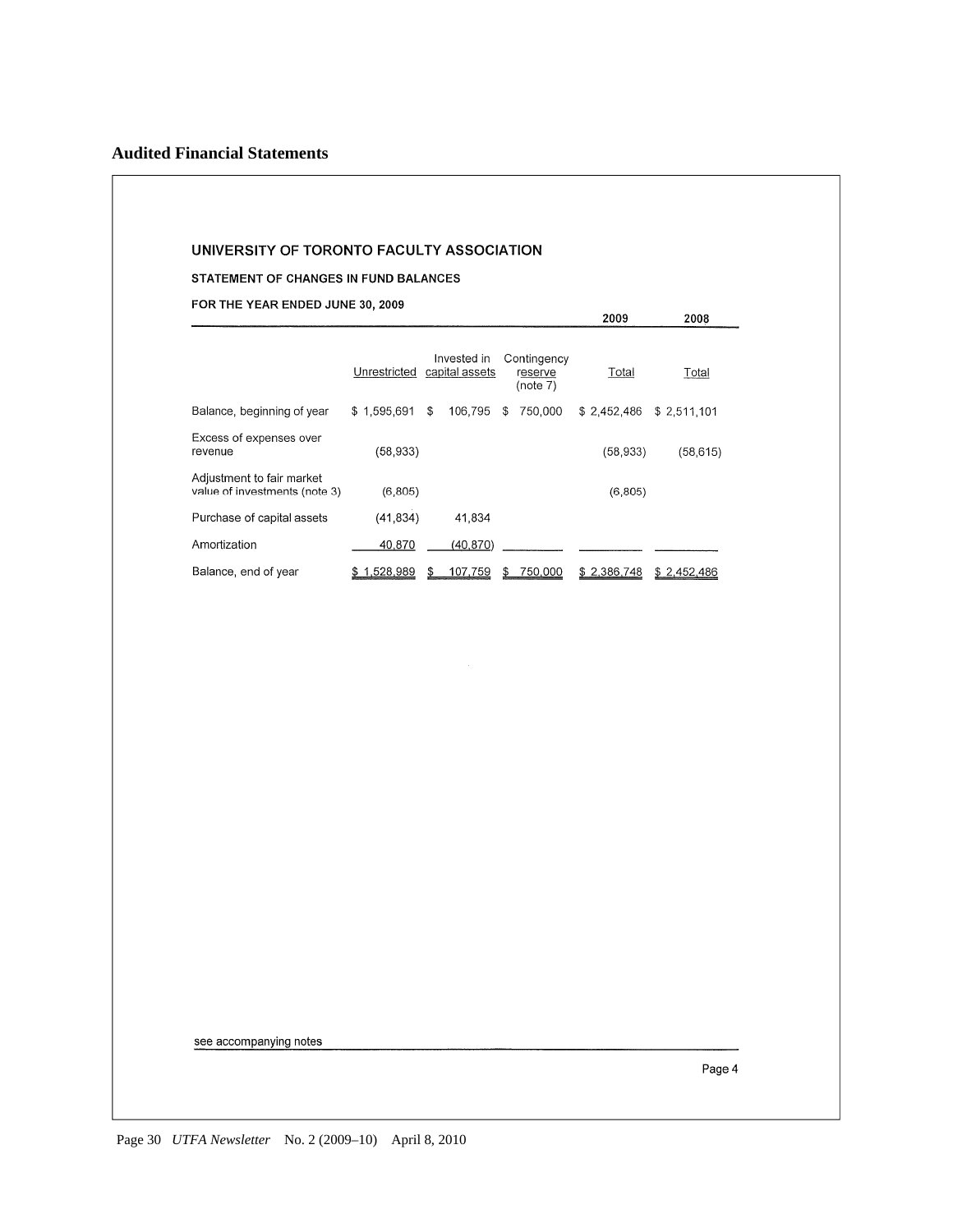## UNIVERSITY OF TORONTO FACULTY ASSOCIATION

#### STATEMENT OF UNRESTRICTED OPERATIONS

FOR THE YEAR ENDED JUNE 30, 2009

|                                                               | 2009        | 2008            |
|---------------------------------------------------------------|-------------|-----------------|
|                                                               |             |                 |
| <b>REVENUE</b>                                                |             |                 |
| Membership fees (note 8)                                      | \$2,204,371 | \$1,744,414     |
| Operating subsidies (note 9)                                  | 70,822      | 66.264          |
| Investment income (loss)                                      | (82, 679)   | 82,585          |
|                                                               | 2,192,514   | 1,893,263       |
| <b>EXPENSES</b>                                               |             |                 |
| Legal, audit and consulting                                   | 665,922     | 463,431         |
| Staffing and related                                          | 580,853     | 706,259         |
| Canadian Association of University Teachers fees              | 321,930     | 270,745         |
| Ontario Confederation of University Faculty Associations fees | 270,118     | 216,538         |
| Special projects                                              | 92,820      |                 |
| Stipends                                                      | 88,800      | 52,720          |
| Rent                                                          | 59,312      | 59,312          |
| Office and general                                            | 41,693      | 27,400          |
| Meetings, conferences and training                            | 27,055      | 58,984          |
| Committee expenses                                            | 16.295      | 9,877           |
| Office equipment                                              | 16,239      | 8,638           |
| Advertising and communications                                | 9,191       | 14,481          |
| Donations and contributions                                   | 7,100       | 6,100           |
| Insurance                                                     | 5,839       | 8,663           |
| Tuition scholarships                                          | 5,329       | 4,526           |
| Library                                                       | 2,081       | 871             |
| Other                                                         |             | 2,188           |
| Amortization                                                  | 40,870      | 41.145          |
|                                                               | 2,251,447   | 1,951,878       |
| <b>EXCESS OF EXPENSES OVER REVENUE</b>                        |             |                 |
| <b>FOR THE YEAR</b>                                           | (58.933)    | (58, 615)<br>\$ |

see accompanying notes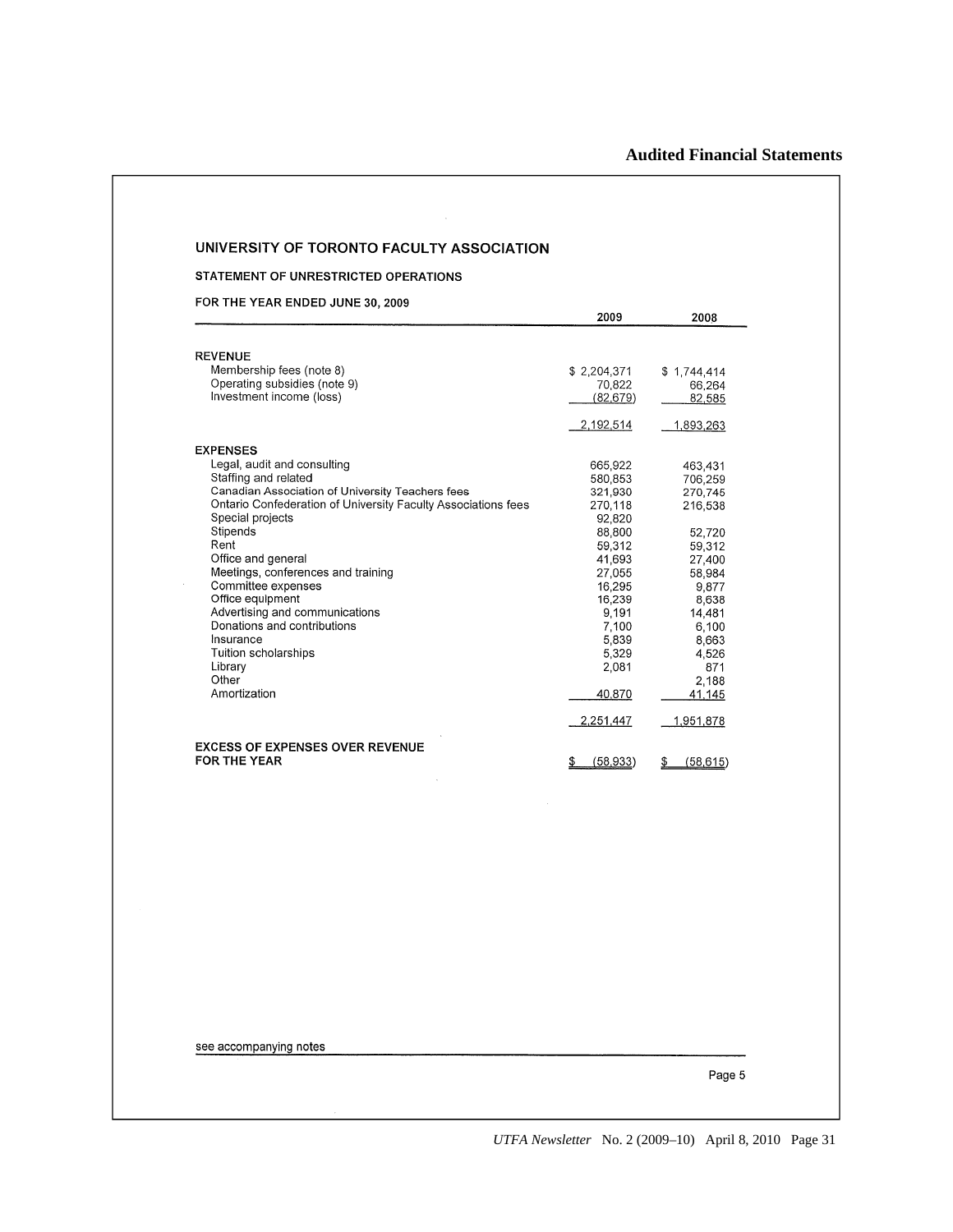#### **STATEMENT OF CASH FLOWS**

FOR THE YEAR ENDED JUNE 30, 2009

| 2009            | 2008                                   |
|-----------------|----------------------------------------|
|                 |                                        |
|                 |                                        |
| \$<br>(58, 933) | \$<br>(58, 615)                        |
|                 | 563                                    |
|                 |                                        |
|                 | 41,145                                 |
|                 | (37, 817)                              |
| (12, 654)       | (54, 724)                              |
|                 |                                        |
| 92,748          | (76, 749)                              |
| (41, 834)       | (12, 911)                              |
| 50,914          | (89,660)                               |
| 38,260          | (144, 384)                             |
| 163,428         | 307,812                                |
| 201,688         | 163,428                                |
|                 |                                        |
| \$<br>(6, 727)  | \$<br>(100)                            |
| (2,966)         | 2,891                                  |
| 21,907          | (39, 449)                              |
|                 | (1, 159)                               |
|                 | (37, 817)<br>S                         |
| \$              | (6, 805)<br>40,870<br>12,214<br>12,214 |

see accompanying notes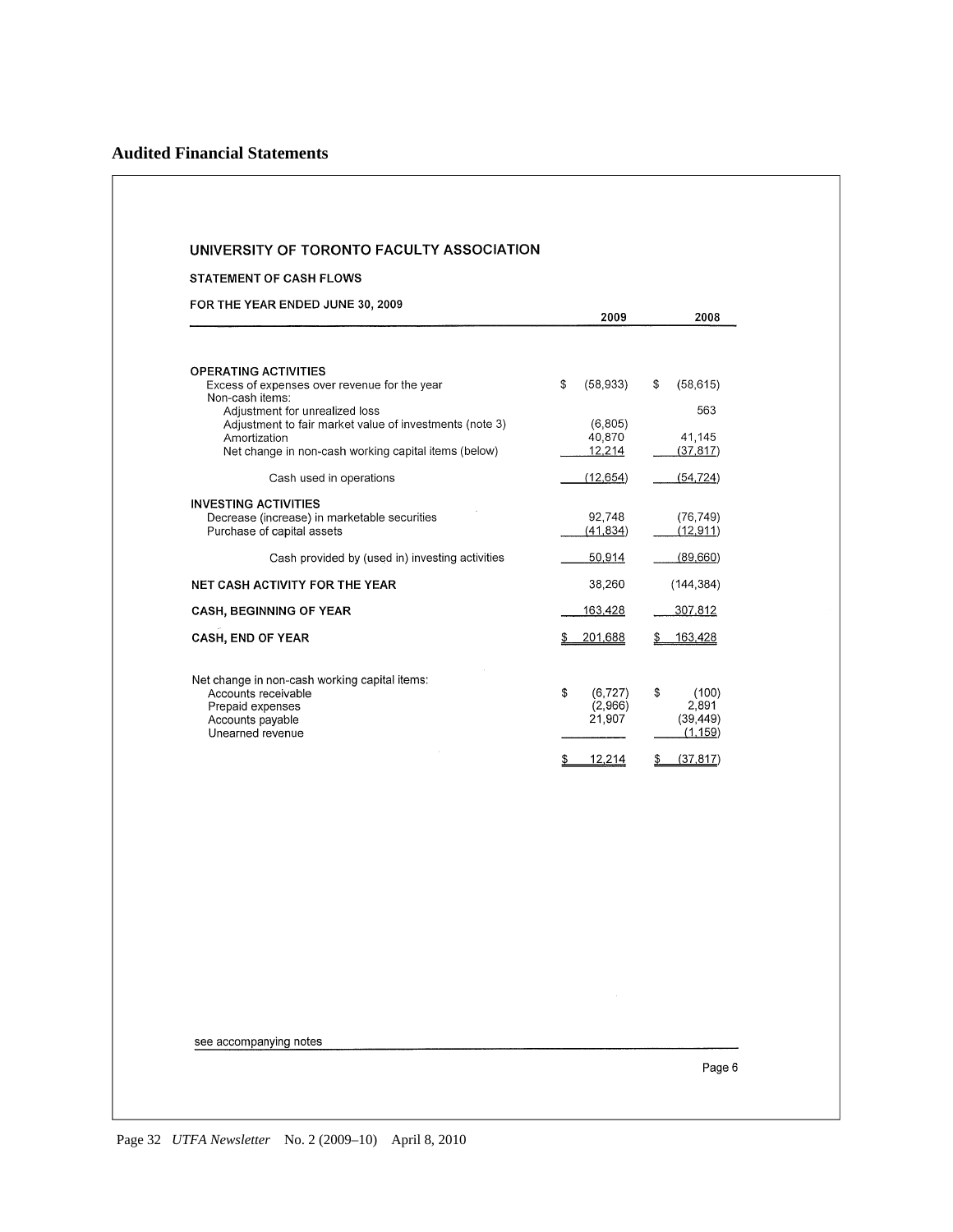NOTES TO THE FINANCIAL STATEMENTS

**JUNE 30, 2009** 

#### 1. THE FUND

The University of Toronto Faculty Association (the "Association") is an unincorporated association that was formed in 1940. The purpose of the Association is to promote the welfare of current and retired faculty, librarians and research associates of the University of Toronto, the University of St. Michael's College, the University of Trinity College and Victoria University and generally to advance the interests of teachers, researchers and librarians in Canadian universities.

The affairs of the Association are managed by a Council of about 60 people, who are elected by the membership on a constituency basis for three-year terms.

The Association is exempt from income taxes under section 149(1)(I) of the Income Tax Act.

#### 2. SIGNIFICANT ACCOUNTING POLICIES

The Association follows accounting principles generally accepted in Canada in preparing its financial statements. The significant accounting policies used are as follows:

#### Marketable securities held-for-trading

The Association has classified their marketable securities as "held-for-trading". The marketable securities are recognized at fair value based on market prices. Gains and losses from dispositions and fluctuations in market value are recognized in the statement of operations in the period in which they arise.

#### **Capital assets**

Capital assets are recorded at cost. Amortization is provided on a straight line basis over the assets' estimated useful lives as follows:

| Furniture and equipment | Straight-line over 5 years |
|-------------------------|----------------------------|
| Computer equipment      | Straight-line over 3 years |
| Leasehold improvements  | Straight-line over 5 years |

In the year of acquisition, amortization is charged at one-half the normal rates.

Capital assets are reviewed for impairment as whenever events or changes in circumstances indicate that the carrying value of an asset may not be recoverable. Impairment is assessed by comparing the carrying amount of an assets with its expected future net undiscounted cash flows from use together with its residual value (net recoverable value). If such assets are considered impaired, the impairment to be recognized is measured by the amount by which the carrying amount of the assets exceed its fair value. Any impairment results in a write-down of the asset and charge to income during the year.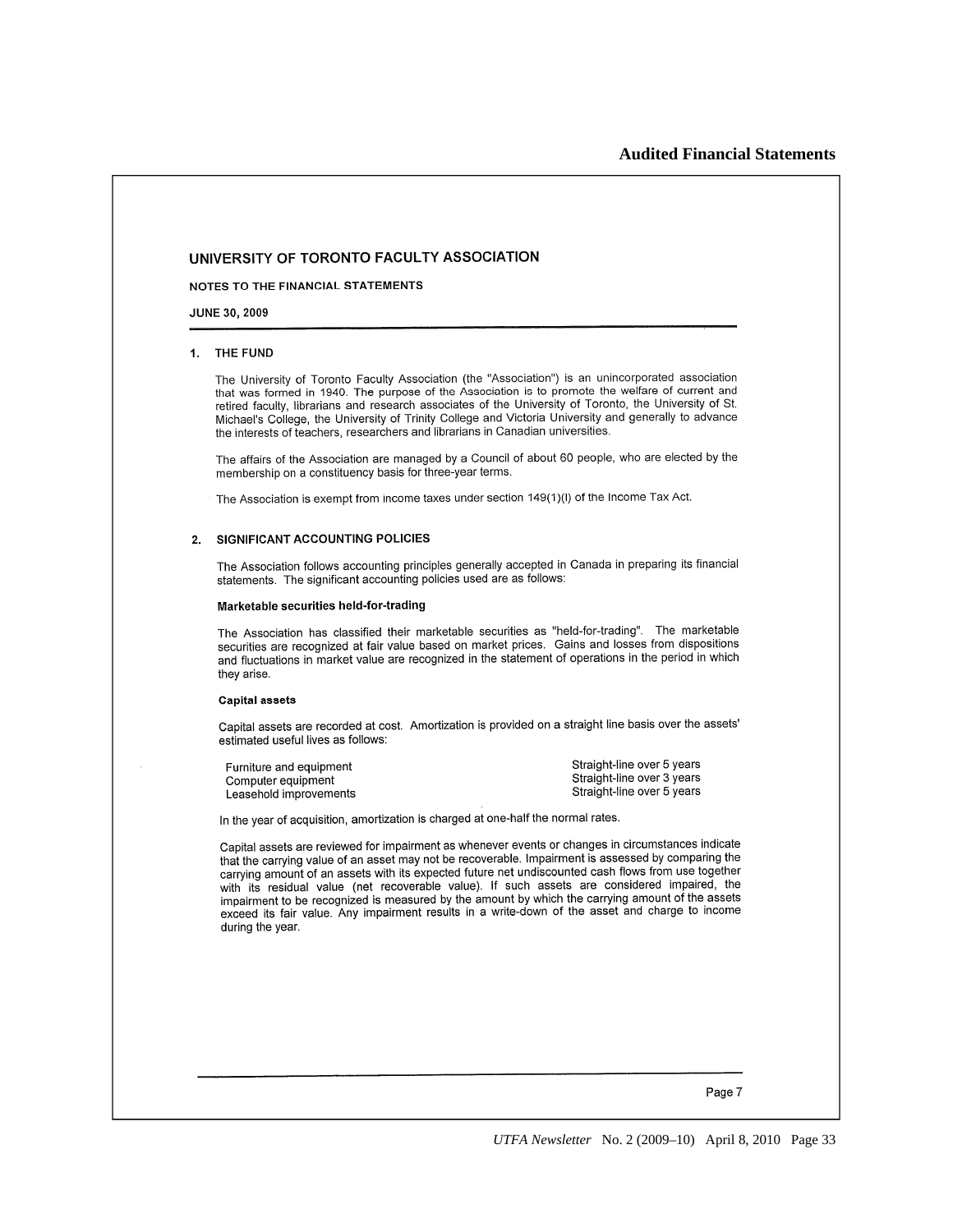NOTES TO THE FINANCIAL STATEMENTS

JUNE 30, 2009

#### Revenue recognition

Membership fees are recognized in the period to which they relate. The Association follows the deferral method of accounting for revenue. Membership fees revenue is comprised of unrestricted contributions that are recognized as revenue when received or receivable, if the amount to be received is readily determinable and collection is reasonably assured.

Restricted contributions, if any, are recognized as revenue in the year in which the related expenses are incurred. Unspent restricted contributions are reported as deferred revenue on the statement of financial position.

Membership fees are calculated by multiplying a mill rate, as set by the organization, by the members salarv.

Operating subsidies are recognized in the period that the corresponding expense is incurred.

The change in fair value of the marketable securities for the year is included in investment income in the statement of operations. The investment income is composed of realized gains or losses for the year, unrealized gains or losses for the year, and interest and dividend income earned during the vear.

#### **Expense recognition**

Expenses are recognized when incurred. The free rent is recorded at its contractual value (note 9).

#### Use of estimates

The preparation of the financial statements in conformity with Canadian generally accepted accounting principles requires management to make estimates and assumptions that affect the reported amounts of assets and liabilities at the date of the financial statements and the reported amounts of revenue and expenses during the reporting period. Estimates are used when accounting for certain items such as asset impairments and disclosure of contingent assets and liabilities.

By their nature, these estimates are subject to measurement uncertainty and the effect on the financial statements of changes in such estimates in future periods could be significant.

#### 3. CHANGE IN ACCOUNTING POLICY

The Association has applied on a prospective basis the recommendations of the Canadian Institute of Chartered Accountants regarding the recognition, measurement and presentation of financial instruments in the financial statements following the release of Sections 3855, "Financial Instruments - Recognition and measurement", and 3861, "Financial instruments - Disclosure and presentation." The Association has designated their investments as held for trading. As a result of adopting these standards prospectively, the Association recorded a non-cash decrease in the carry value of investments held for trading and unrestricted net assets of \$6,805 as at July 1, 2008.

As a result of this change, any unrealized investment gains or losses are recorded in the statement of operations in the year they occur.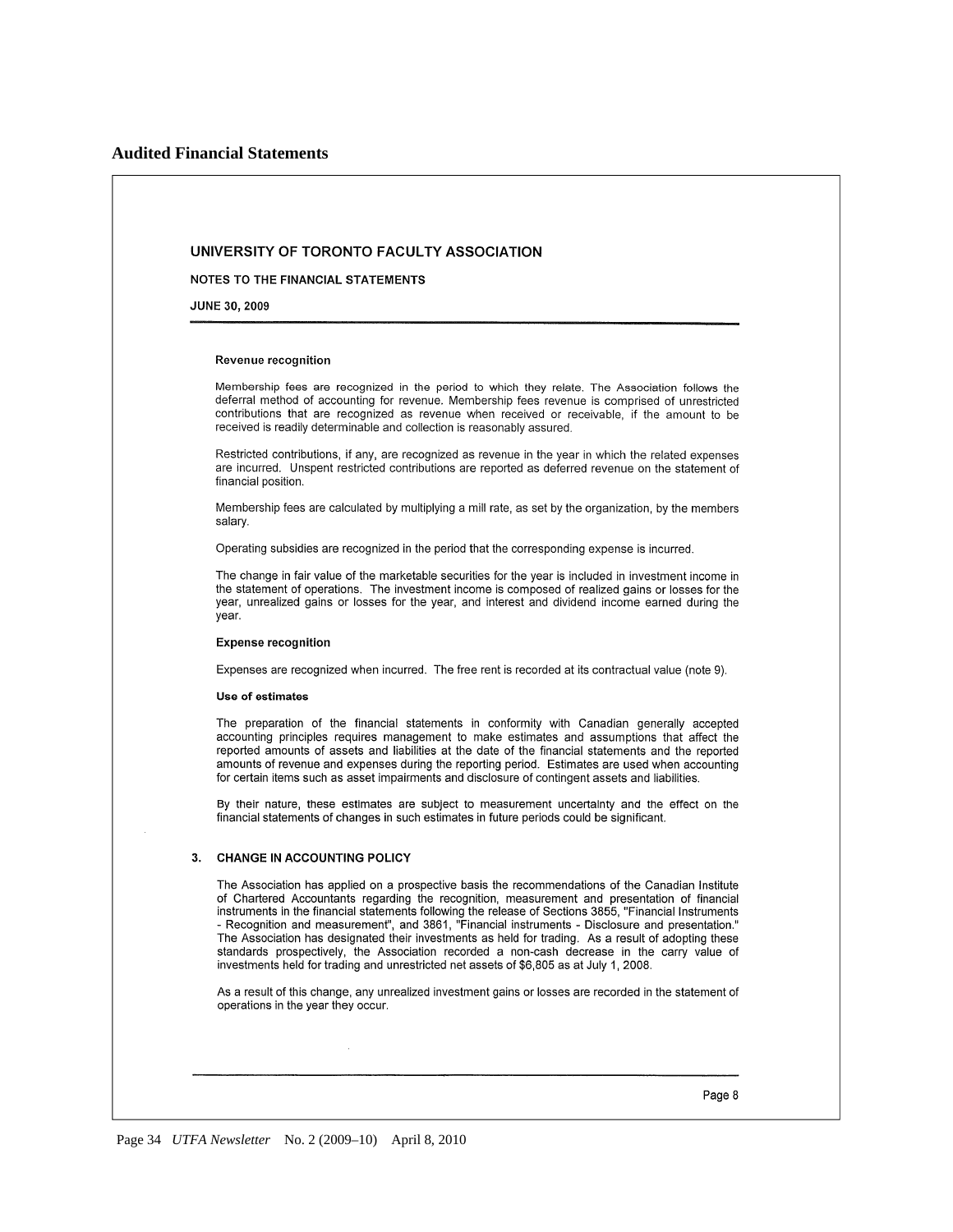#### NOTES TO THE FINANCIAL STATEMENTS

**JUNE 30, 2009** 

#### 4. FINANCIAL INSTRUMENTS AND RISKS

#### Fair value of financial instruments

The fair value of cash, accounts receivable, and accounts payable and accrued liabilities is approximately equal to their carrying value due to the short-term maturity of these instruments.

The fair value of investments in listed companies and mutual funds is approximately equal to their quoted market value.

#### **Credit and concentration risks**

A concentration of credit risk arises when a group of customers has a common economic characteristic, so their ability to meet their obligations is expected to be affected similarly by changes in economic or other conditions. For the Association, significant concentration of risk is related to the University of Toronto and its affiliated colleges which is the employer of all their members.

#### 5. INVESTMENTS

Marketable securities, which are classified as held-for-trading and are held by CIBC Investors Edge and CIBC Securities, are composed of the following:

|                                       | <u> 2009</u>           | 2008                                          |
|---------------------------------------|------------------------|-----------------------------------------------|
|                                       | Market<br>Value        | Market<br>Cost<br>Value                       |
| Mutual funds<br>Fixed income equities | \$2,047,484<br>122.201 | \$2,035,771 \$2,035,771<br>226,662<br>219.867 |
|                                       | \$2,169,685            | \$2,262,433<br>\$2,255,638                    |

#### 6. CAPITAL ASSETS

Capital assets, recorded at cost, are as follows:

| Capital assets, recorded at cost, are as follows.<br>Accumulated |    |                  |    |                  |    |                    |                 |
|------------------------------------------------------------------|----|------------------|----|------------------|----|--------------------|-----------------|
|                                                                  |    | <u>Cost</u>      |    | Amortization     |    | 2009               | 2008            |
| Furniture and equipment<br>Computer equipment                    | \$ | 99.234<br>45,417 | \$ | 58,397<br>31.371 | \$ | 40,837\$<br>14.046 | 29,785<br>3,194 |
|                                                                  |    | 144,651          |    | 89,768           |    | 54,883             | 32.979          |
| Leasehold improvements                                           |    |                  |    |                  |    | 52.877             | 73,816          |
|                                                                  |    |                  |    |                  |    | 107,760 \$         | 106.795         |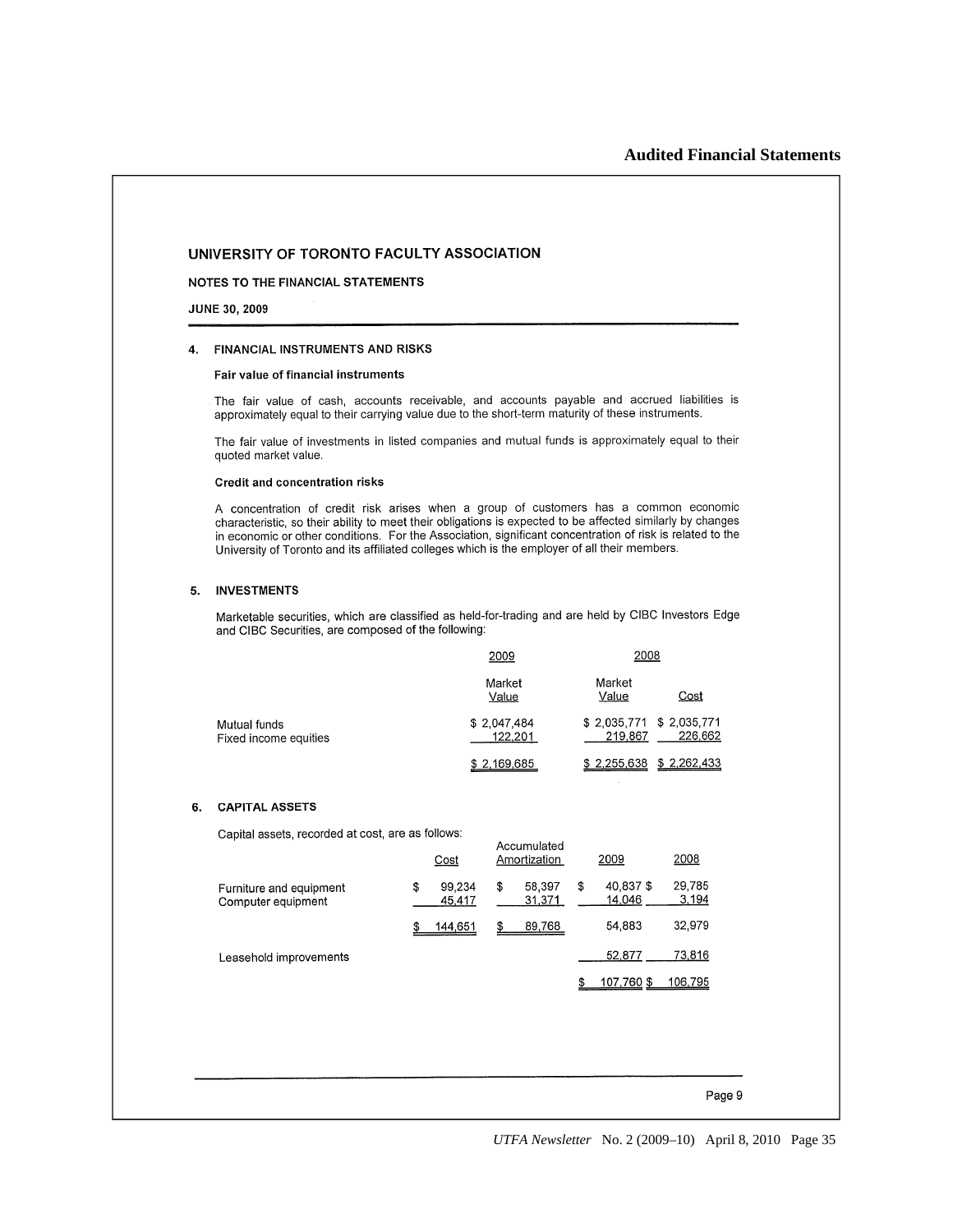## **Audited Financial Statements**

#### UNIVERSITY OF TORONTO FACULTY ASSOCIATION

NOTES TO THE FINANCIAL STATEMENTS

JUNE 30, 2009

#### 7. CONTINGENCY RESERVE

The Association's Council has restricted \$750,000 of its net assets to be held as a reserve for salary, benefits and pension negotiations, major grievances, academic freedom and other contingencies. This internally-restricted amount is not available for other purposes without the approval of the Council.

2009

2008

#### 8. MEMBERSHIP FEES

Membership fees are received from the following sources:

| University of Toronto               | \$2,165,924 | \$1,703,999 |
|-------------------------------------|-------------|-------------|
| Retired members                     | 18.516      | 23,400      |
| University of Victoria College      | 11.105      | 8.861       |
| University of Trinity College       | 4.979       | 4.693       |
| University of St. Michael's College | 3.847       | 3.461       |
|                                     | \$2,204,371 | \$1,744,414 |

The membership fees received in 2008 were lower than those received in 2009 because of a twomonth fees holiday in 2008. Thus fees were received for 10 months in 2008 but 12 months in 2009.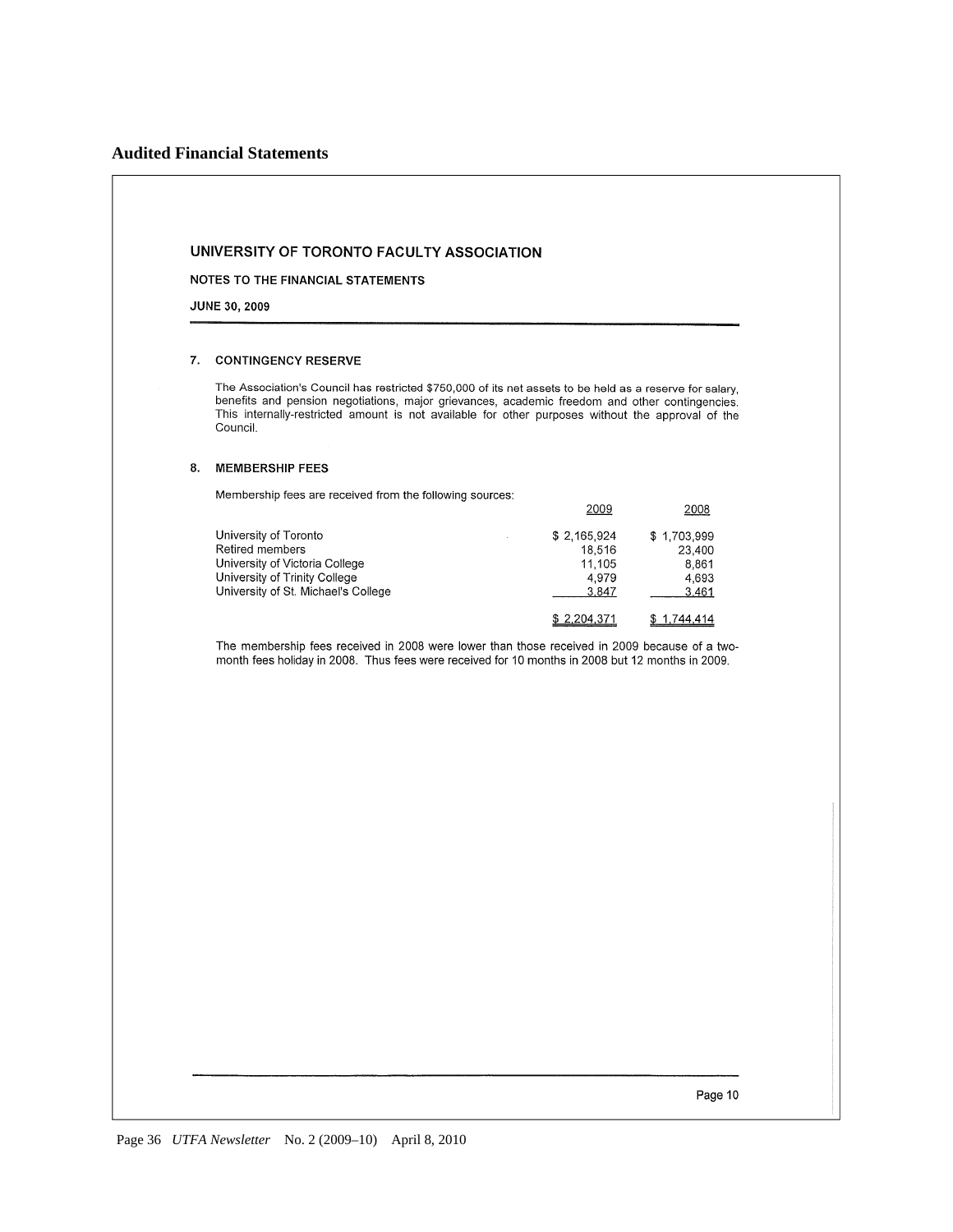#### NOTES TO THE FINANCIAL STATEMENTS

**JUNE 30, 2009** 

#### **OPERATING SUBSIDIES** 9

Under an agreement, the University of Toronto provides the Association with various services, the most significant of which are free rent and a telephone line subsidy. The market value of this rent and most significant of which are free rent and a telephone line subsidy. The market value of this rent and telephone line have been recorded as expenses and corresponding subsidies in the statement of operations.

In addition, the Association has an agreement with the University of Toronto for the university administration staff to provide for teaching release times equivalent to 2.5 full time employees ("FTE") (2.5 FTE in 2008). For the year ended June 30, 2009, the release times were as follows:

|                                                                              | 2009<br><b>FTE</b> | 2008<br><b>FTE</b> |
|------------------------------------------------------------------------------|--------------------|--------------------|
| President                                                                    | 1.0<br>0.5         | 1.0<br>0.5         |
| Vice President - Grievances<br>Vice President - Salary, Benefits and Pension | 0.4                | 0.5                |
| Vice President - University and External affairs<br>Treasurer                | 0.1<br>0.1         | 0.2<br>0.1         |
| Chair - Appointments Committee                                               | 0.1                |                    |
| Chair - Equity Committee<br>Chair - Librarians Committee                     | 0.1<br>0.1         | 0.1                |
| Chair - Teaching Stream Committee                                            | 0.1                | 0.1                |
|                                                                              | 2.5                |                    |

The value of these salaries and benefits paid by the University of Toronto is not reflected in the financial statements.

#### 10. CONTRACTUAL OBLIGATIONS

The Association is committed to minimum payments under an operating lease agreement for office rife Association is committed to minimum payments under an operating rease agreement expiring May 31, 2011. Future annual minimum lease payment are as follows:

| 2010<br>2011 | S  | 4,250<br>3.896 |
|--------------|----|----------------|
|              | \$ | 8,146          |

#### 11. COMPARATIVE FIGURES

Certain of the 2008 comparative figures, as audited by the Association's previous auditor, have been restated to conform to the method of presentation adopted in 2009.